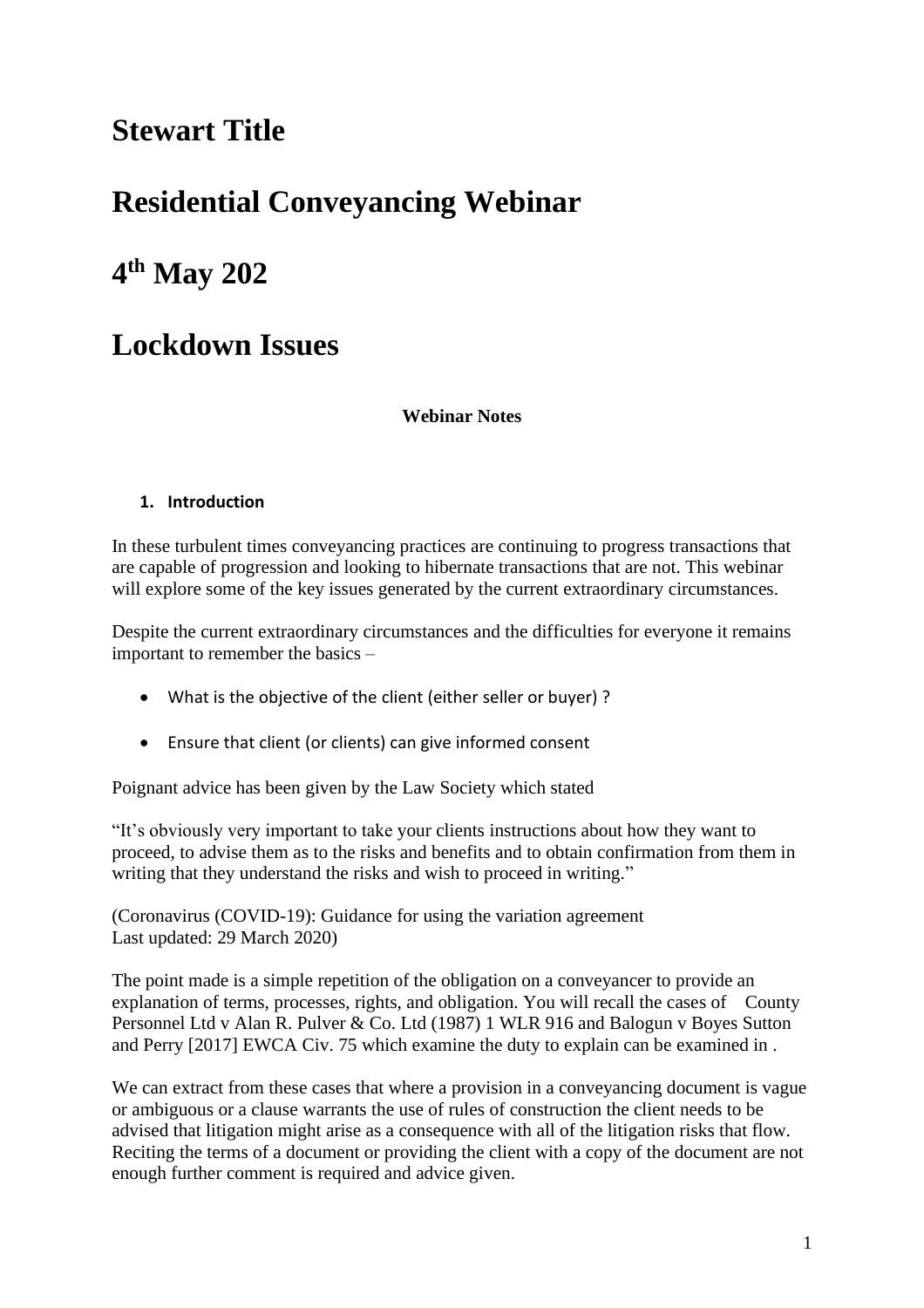As well as the specific issues generated by the lockdown the following more general matters require consideration -

- a) A conveyancer has no duty to advise on the commercial wisdom or otherwise of a proposed property transaction or a choice within the transaction.
- b) In certain circumstances it may be incumbent on the conveyancer to go beyond the point made and actively advise the client of risks associated with the transaction. Lord Justice Hoffman gave appropriate advice in the case of Haigh v Wright Hassall & Co. [1994] EG 54 (CS) "The Solicitor is not a business advisor, he is a lawyer. Although most good solicitors will offer business advice , and will , to some extent, try to protect clients from themselves, it would be wrong, in my judgement, to hold that there was invariably a legal duty to do so. It must of course depends on the facts of the case. There will be situations in which it is clear to the solicitor that the client is commercially wholly inexperienced and is deluding himself. In those circumstances there may well be a duty on the part of the solicitor to probe further."
- c) The statements above have been accepted and developed in later case law. For example in Carradine Properties Ltd v DJ Freeman & Co. (A Firm) [1999] Lloyds Rep PN 483 where Donaldson LJ said – " A solicitor's duty to his client is to exercise all reasonable skill and care in and about his client's business. In deciding what he should do and what advice he should tender the scope of his retainer in undoubtedly important, but it is not decisive. If a solicitor is instructed to prepare all the documentation needed for the sale or purchase of a house, it is no part of his duty to pursue a claim by the client for unfair dismissal. But if he finds unusual covenants or planning restrictions , it may indeed be his duty to warn of the risks and dangers of buying the house at all, notwithstanding that the client has made up his mind and is not seeking advice about that. I say only that this may be his duty , because the precise scope of that duty will depend inter alia upon the extent to which the client appears to need advice. An inexperienced client will need and will be entitled to expect the solicitor to take a much broader view of the scope of his retainer and of his duties than will be the case with an experienced client."

The Conveyancing Protocol provides some basic principles including -

- 1. There are many uncertainties in any conveyancing transaction and you cannot be definitive at the beginning of the process. You need to manage your client's expectations at the start and throughout the transaction.
- 2. Solicitors are bound by professional obligations to their clients throughout the transaction.
- 3. A solicitor is required to act in the best interests of each client and those obligations will take precedence over this Protocol.
- 4. To ensure that the transaction can proceed smoothly, a conveyancer should ensure that all information is shared, subject to any confidentiality obligations that have not been waived.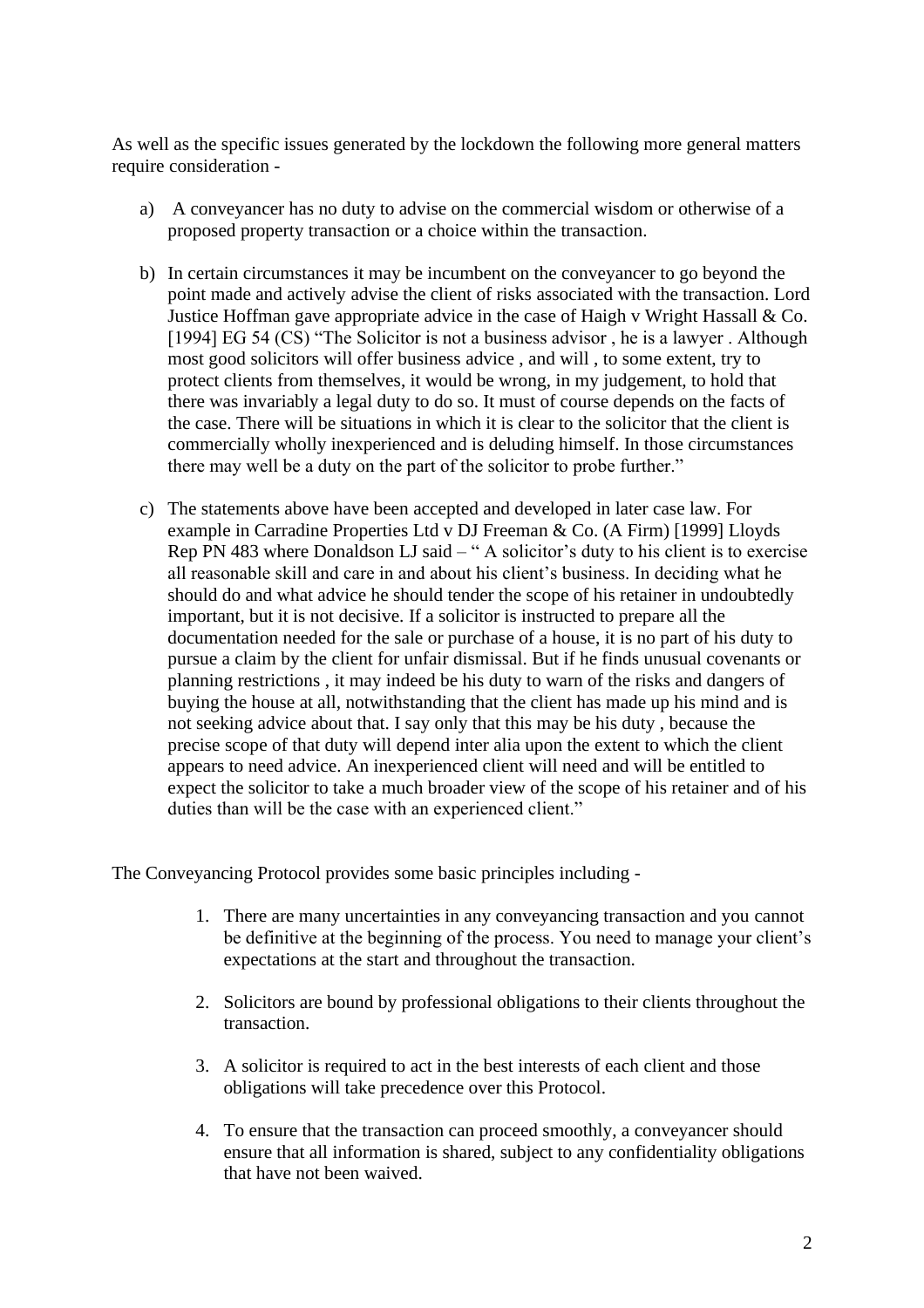## **2. Government Advice**

• Advice to Clients

The UK Government has urged parties involved in home moving to adapt and be flexible to alter processes and of course this transmits through to the conveyancers involved.

Although it is emphasised transactions can still proceed but the guidance to stay at home and away from others at all times, including the specific measures for those who are presenting symptoms, self-isolating or shielding remains.

If the target property is vacant then the transaction can proceed subject to the guidance on home removals.

If the target property is occupied the Government advice is that parties should be encouraged to do agree alternative dates to move, for a time when it is likely that stay-at-home measures against coronavirus (COVID-19) will no longer be in place.

The guidance highlights that critical home moves are exempt from the emergency enforcement powers in the event that a new date is unable to be agreed.

The Government has :

- 1. Provided guidance, developed with Public Health England, to home buyers and those involved in the selling and moving process.
- 2. Agreed with lenders that mortgage offers should be extended where delay to completions takes place in order to prioritise safety.
- 3. Worked with conveyancers and professional bodies to develop a standard legal process for moving completion dates.

The Public are advised **-**

- If contracts have been exchanged and the property is currently occupied then all parties should work together to agree a delay or another way to resolve this matter.
- Where moving is unavoidable for contractual reasons and the parties are unable to reach an agreement to delay, people must follow advice on staying away from others to minimise the spread of the virus.
- Anyone with symptoms, self-isolating or shielding from the virus, should follow medical advice which will mean not moving house for the time being, if at all possible. All parties should prioritise agreeing amicable arrangements to change move dates for individuals in this group, or where someone in a chain is in this group.

UK Finance confirmed that, to support clients who have already exchanged contracts for house purchases and set dates for completion, all mortgage lenders are working to find ways to enable clients who have exchanged contracts to extend their mortgage offer for up to 3 months to enable them to move at a later date.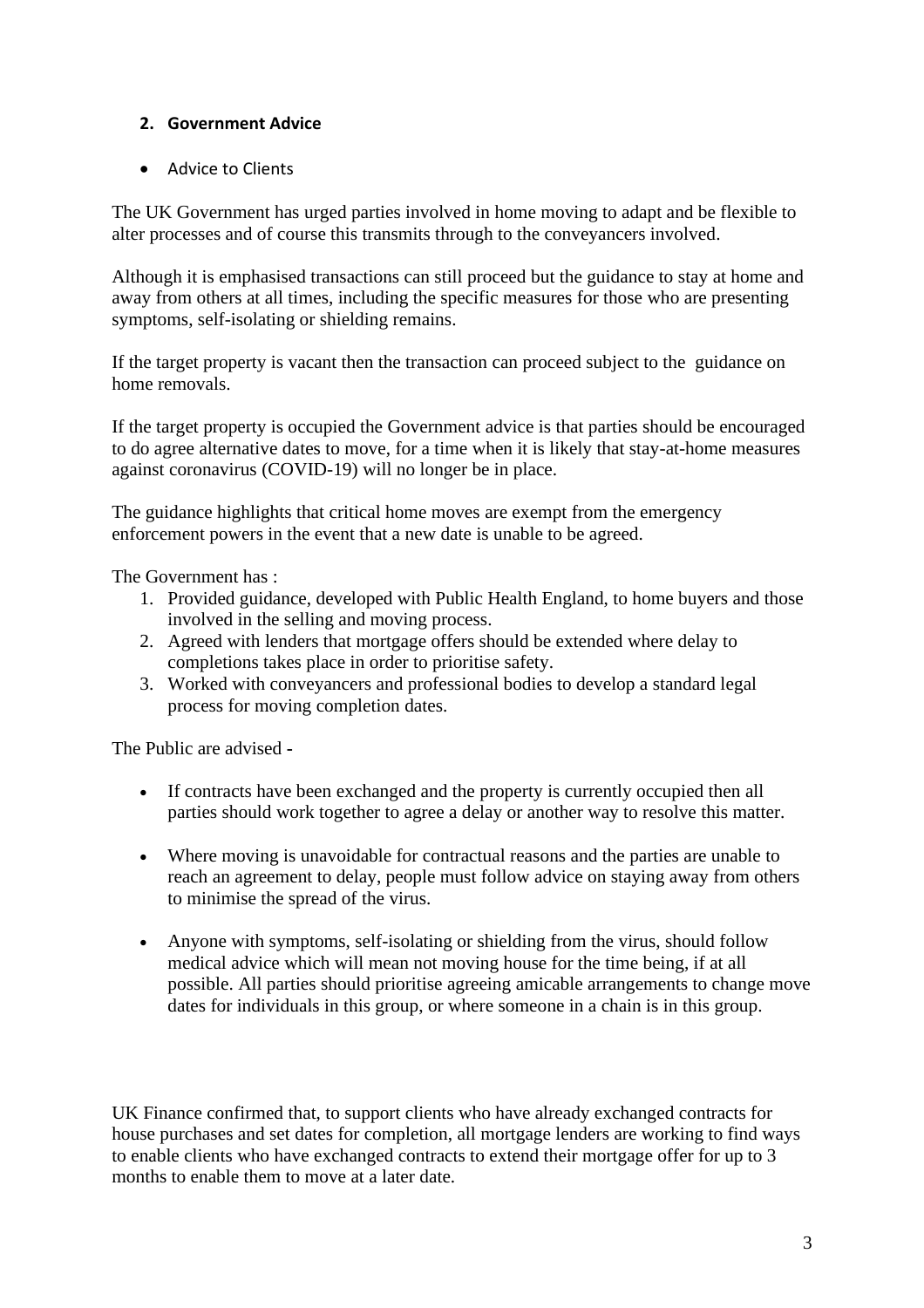If a client's circumstances change during this 3 month period or the terms of the house purchase change significantly and continuing with the mortgage would cause house buyers to face financial hardship, lenders will work with clients to help them manage their finances as a matter of urgency.

Prospective sellers are warned that putting property on the market may be more challenging than usual in this period as estate agents, prospective buyers and valuers are all visitors to the property contrary to the isolation rules.

Government advice recommends that the current time is used for gathering together all of the information required for the contract bundle.

Where the target property is on the market advice states that it can be advertised as being for sale but personal viewings are not permitted.

Within lockdown the buying and selling process can continue during this period but there are obvious constraints and the process is likely to take longer than normal.

- If the property being purchased is unoccupied the transaction can continue as normal.
- If the property is currently occupied the Government recommends parties should work to either delay the exchange of contracts until after the period where stay-athome measures to fight coronavirus (COVID-19) are in place, or include explicit contractual provisions to take account of the risks presented by the virus.

Specific advice is provided to estate agents :

- Agents should work with their clients and other agents to broker a new date to move where sales are due to complete on occupied properties in the current period where emergency measures are in place to fight coronavirus (COVID-19).
- Agents should prioritise support for anyone with symptoms, self-isolating or shielding from the virus, and those they are in chain with, to agree a new date.
- In line with advice for certain businesses to close, agents should not open branches to the public during this period, or visit people's homes to carry out market appraisals.
- Agents should ensure that employees can work from home, to support existing clients and advise potential new clients.
- Agents should continue to progress sales where this can be done whilst following guidance to stay at home and away from others.
- Agents should advise clients to be patient and not to exchange contracts unless the contracts have explicit terms to manage the timing risks presented by the virus.

The legal profession has not been forgotten by the Government who advise that conveyancers should –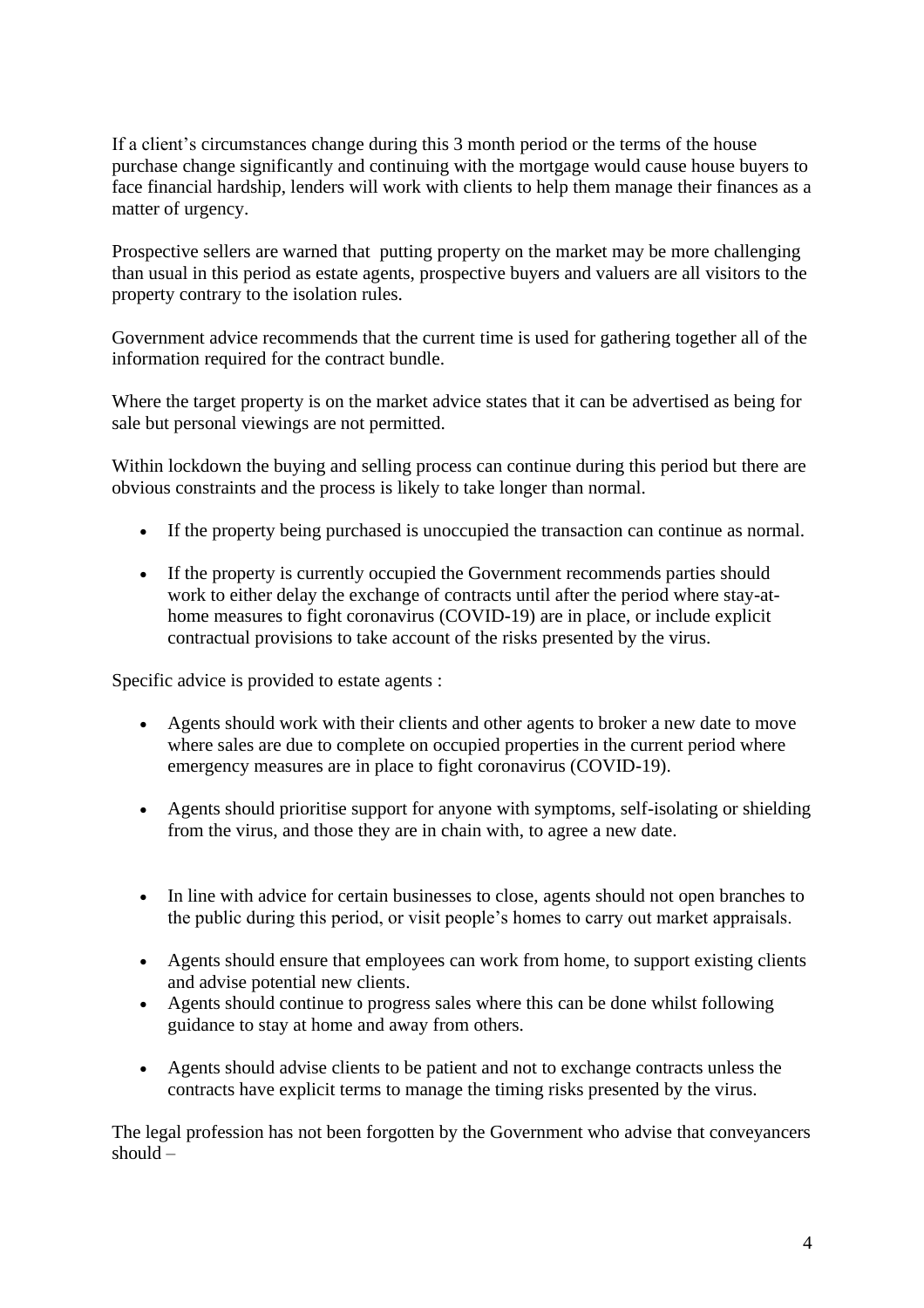- Continue to support the sales process as far as possible
- Make sure their clients are aware of the difficulties of completing transactions in the lockdown period
- Continue to support the sales of unoccupied properties as far as possible.
- Make every effort to support clients who are due to complete on occupied properties in the stay-at-home period to change this date.
- Advise their clients who are ready to move not to exchange contracts on an occupied property unless they have made explicit provision for the risks presented by the virus.
- Prioritise supporting anyone with symptoms, self-isolating or shielding from the virus and those they are in chain with, and to urge all concerned to agree new date to be agreed in these circumstances.

Finally surveyors should not expect to carry out non-urgent surveys in homes where people are in residence, and no inspections should take place if any person in the property is showing symptoms, self-isolating or being shielded.

Survey work may be possible online and also carry out urgent surveys on empty properties, or those where the occupants are out of the property or following guidance to stay at home and away from others.

Surveyors should follow the latest government guidance which currently (26 March 2020) states that work carried out in people's homes can continue, provided the tradesperson is well and has no symptoms of coronavirus (COVID-19).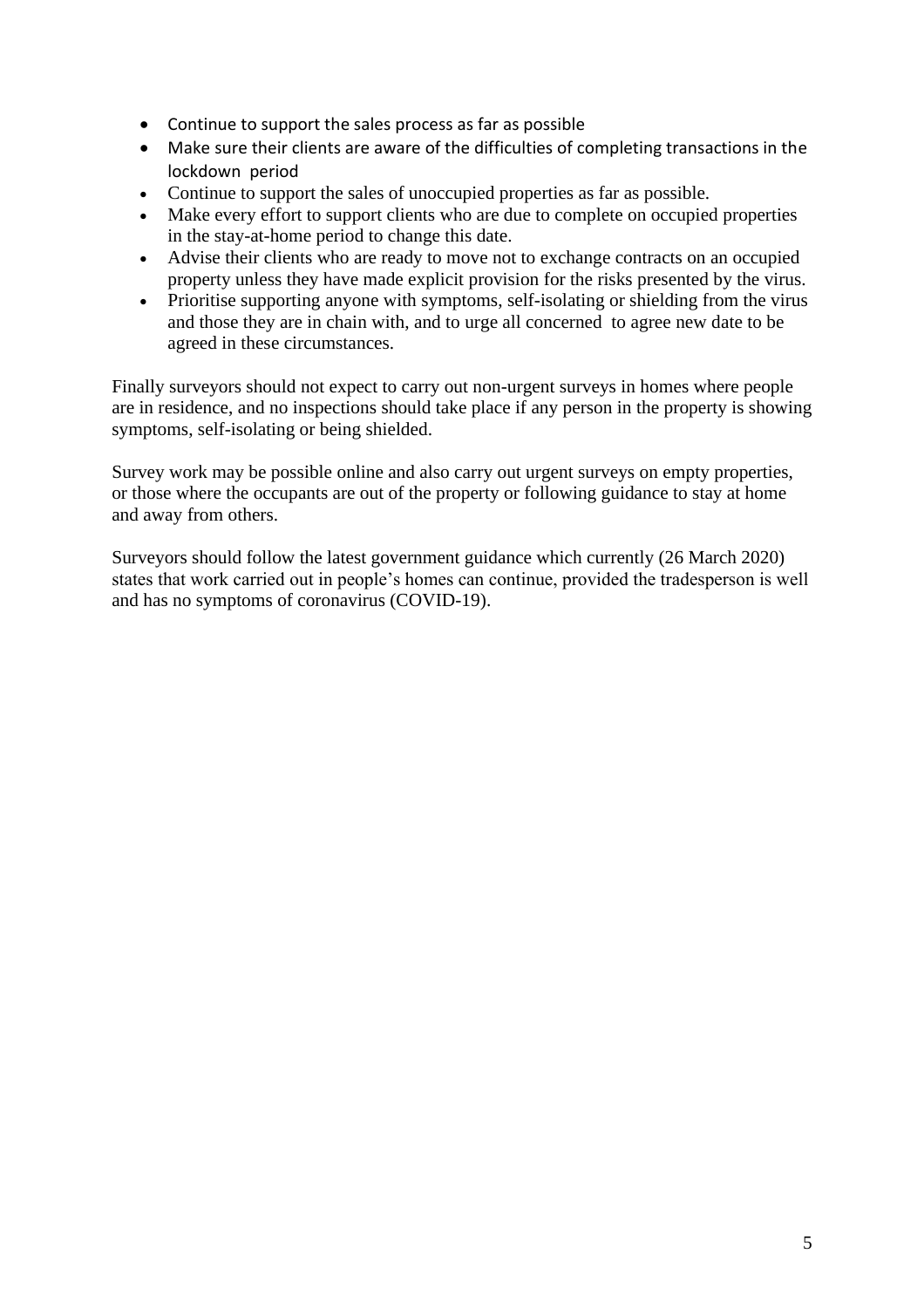## **3.Advice to Conveyancers**

The basic principle is that conveyancers must ensure 'prioritising the health of individuals and the public must be the priority.'

The Government advises that transactions involving occupied properties should only take place where contracts have already been exchanged and it where it has proved impossible for the parties involved to agree a deferral.

Clients should be encouraging clients to agree an appropriate deferral. Clients should only be advised to proceed if deferral has proved impossible.

Police emergency powers are disapplied only for critical home moves.

Transactions involving unoccupied properties may continue subject to –

- a) At completion or when ever it takes place and the parties are physically moving house they must do so in a way which takes account of the guidance currently in force from Public Health England and Public Health Wales. Conveyancers are required to advise and help your clients to make themselves aware of the requirements applicable at the time they're looking to move.
- b) Conveyancers must conduct transactions to try and avoid allegations that the conveyancing profession is encouraging its clients to carry out transactions against the spirit as well as the letter of government requirements.
- c) Once a conveyancer has provided advice about deferring the transaction and the client or clients gives written instructions to continue to complete the contract then those instructions must be followed if legally possible.

Conveyancers need to keep up to date with guidance as it evolves and changes with health advice. The guidance requires the use and application of common sense.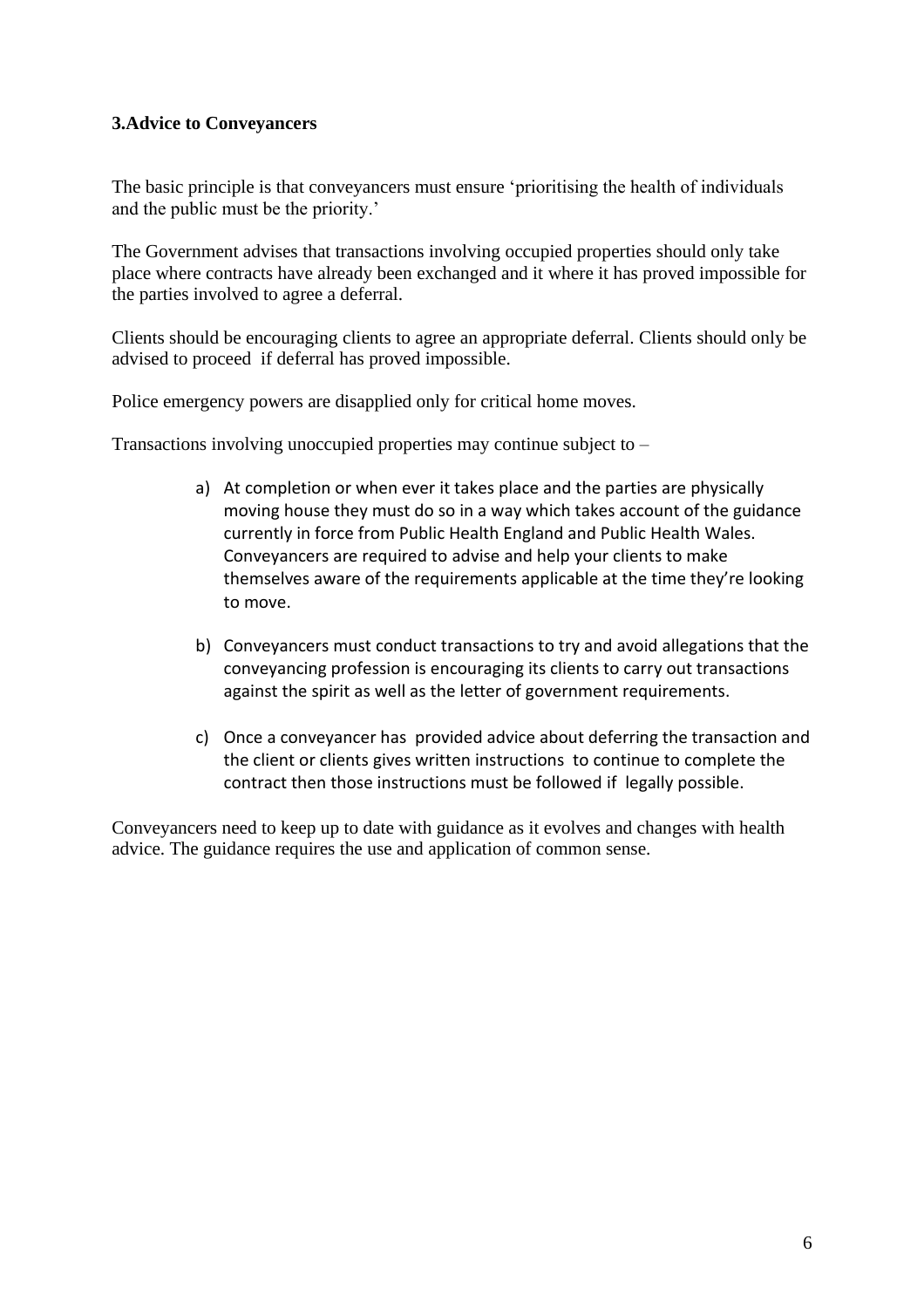## 4. **Amending existing contracts**

The Law Society, Society of Licensed Conveyancers, Conveyancing Association, CILEx and Bold Legal Group, have formulated a process for deferring a completion date.

The advice is that every case should be treated on an individual basis and any clauses or processes suggested should be amended and tailored to those individual needs.

Care should be exercised in connection with advice to be given to clients. That advice includes

- Clients understand the benefits and risks and are advised in accordance with their own circumstances.
- Most lenders have agreed to extend the mortgage instructions for three months you should establish whether any formal confirmation is necessary and if the lender to provide it.
- Normal obligations apply to the client and lender and in that regard consideration should be given as to whether searches should be refreshed.
- Conveyancers have a duty to advise clients of the potential for additional costs involved in managing their transaction whether those are your own costs or additional disbursements.
- Where an exchange of contracts has taken place the conveyancers should directly or through your estate agent that your transaction can be deferred.

Dealing with the above point –

- 1) Completion should be delayed until the end of the current stay-at-home period and the requirements about physical distancing.
- 2) Completion should be capable of being extended where the government restrictions are extended.

The variation contract should state that once the restrictions end there will be a period of time agreed before legal completion to enable the conveyancers to the parties to prepare.

It follows that it is important to make sure the timescale for legal completion provides time to find removals and arrange the move especially where things like removal firms are in increased demand or are unavailable.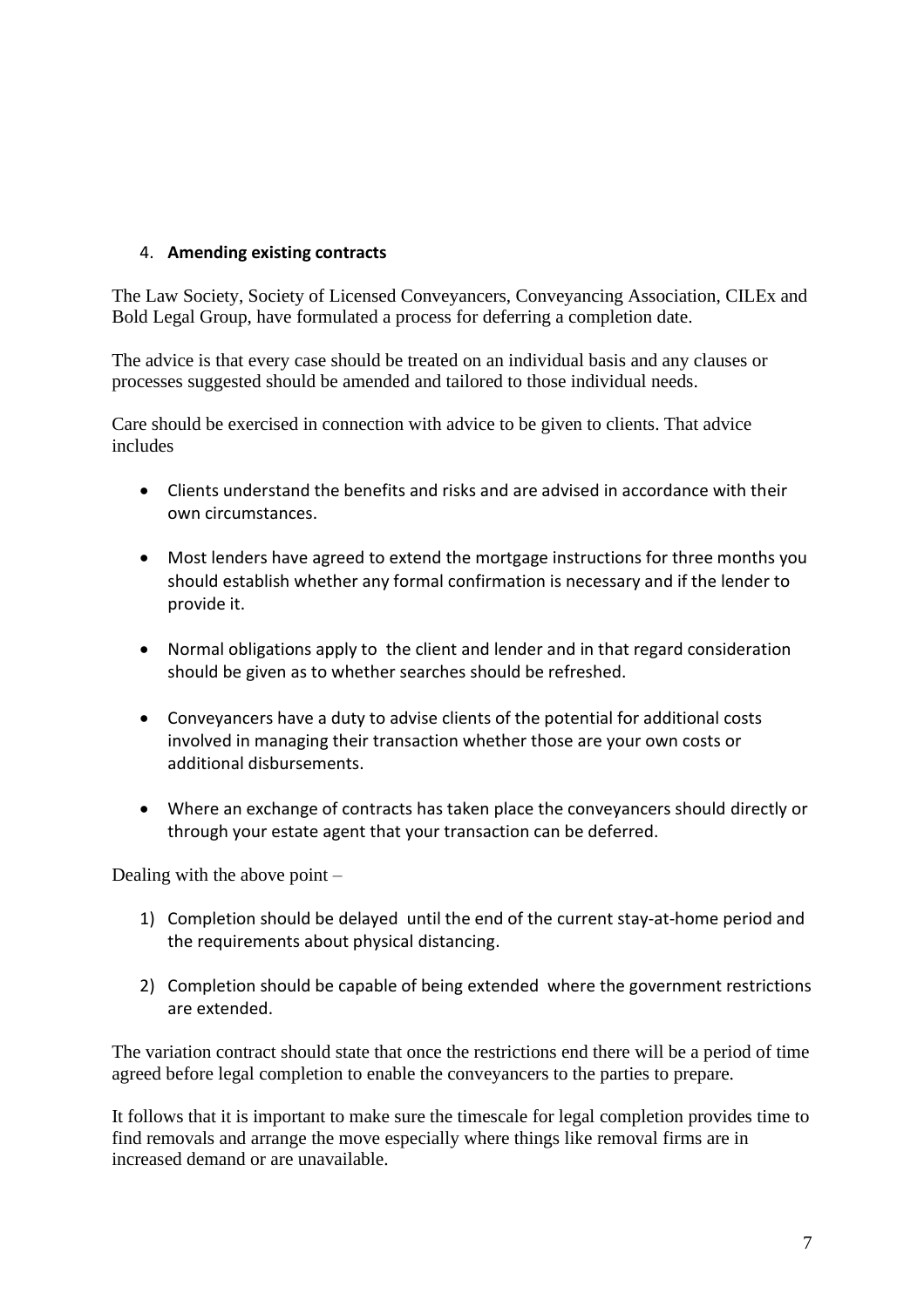Before a variation agreement can be entered into a conveyancer should –

- Obtain express authority from the client to enter into the variation agreement.
- If acting for a buyer who is buying a property with the aid of a mortgage the conveyancer should check whether written confirmation is required from the lender to extend the mortgage offer.Lenders generally have agreed to extend mortgage offers by three months).

In giving advice to the client consideration should be given to the client suffering a change of circumstances during the lockdown period. What would the position be if the client became unemployed. Other factors to be drawn to the client's attention include fluctuating property values, lender's lending criteria changing, mortgage offers being withdrawn.

Just as with giving advice concerning bridging finance remember the buyer or seller's circumstances could change meaning they may not be financially able to proceed.

These uncertain times will come to an end but even when lockdown finishes or restrictions are removed there may be other unavoidable delays or issues preventing completion. The client should be advised that additional delays might require agreement for a further delay or seek to end the contract.

When acting for clients when contractshave not yet exchanged advice should be given that the transaction an continue.

When clients have instructed you in connection with a critical move the conveyancer must ensure that the move is critical and it is safe for the parties to proceed. The guidance confirms where the property is empty it is usually safe to proceed but where the empty property is in a chain, it may not be possible to complete without breaking the chain.

Clients should be advised to comply with the advice from Public Health England and Public Health Wales on social distancing and that they must not endanger themselves or others during your move.

Government advice requires that the parties should complete a deep clean when practical completion takes place if the client knows, or has reason to believe, that the previous occupants, or someone which they had been in contact with, has coronavirus.

3) The Variation Agreement

Again going back to basics where parties have agreed to defer the completion date, in order to comply with Section 2 of the Law of Property (Miscellaneous Provisions) Act 1989, meaning conveyancers should exchange a written agreement to vary the contract.

The written agreement will require execution although to prevent contamination by use of a physical document, the parties are entitled to either e-sign the agreement to vary the existing contract or authorise their conveyancer to sign as agent on their behalf.

The process to vary the contract requires a formal exchange process. The agreement must specify that the parties do not intend to create a new contract; only an intention to vary the existing contract.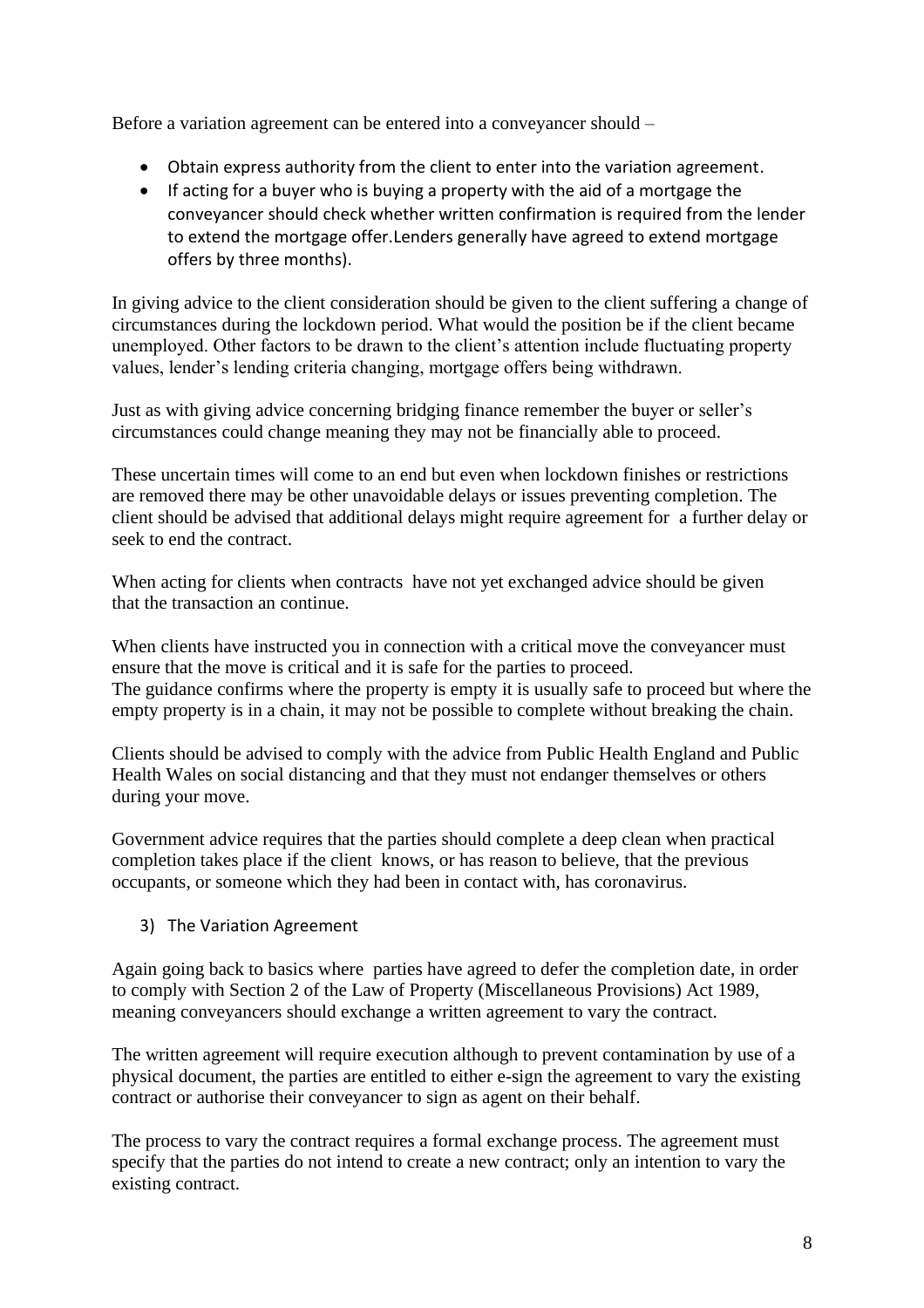The guidance specified that conveyancers should effect exchange using one of the Law Society's formulae. Care needs to be exercised when giving undertakings at exchange of contracts as they need to be altered to confirm that the original document will be sent when the coronavirus COVID-19 restrictions are lifted.

The Law Society specimen clause annexed to these notes is intended to be reviewed for use in limited circumstances where contracts have already been exchanged, but completion has not yet taken place.

The clause is intended as a starting point to identify some of the issues which could legitimately justify delaying completion of transactions where contracts have already been exchanged.

- Giving Advice
- 1. Despite the need for goodwill and co-operation the current situation requires consider whether the clients' best interests are served by varying the contract.
- 2. What will the impact on your client be if the contract is varied.
- 3. Advise the clients of the risks of varying the contract and of not doing so. Some clients could find themselves worse off if the contract is varied and some could benefit.
- 4. The effect of any clause which is to be added to a contract, where exchange has already taken place, is fully explained to clients, confirmed to them in writing/email and written/email authority obtained from both/all clients for whom you are acting to act accordingly.
- 5. An explanation as to the position if the contract is not varied. The time that the deferral might last is unknown. There may be one or more extensions of the stay-athome period and the requirements about physical distancing. The longer this period lasts the more likely it is that other issues will arise as we have already seen.
- Tips and traps with the Variation Agreement

a)The provisions of the agreement require good faith on the part of all parties.

b) The provisions of the variation agreement accord with the original contract. Take particular care with regard to definitions.

c)The possible 'delay provisions' may not be relevant and other delay provisions may need to be drafted.

d)The 'no later date' needs to be agreed between the parties to reflect the circumstances of the transactions involved and the needs of the parties.

e)The 'long stop date' should take into account the same considerations.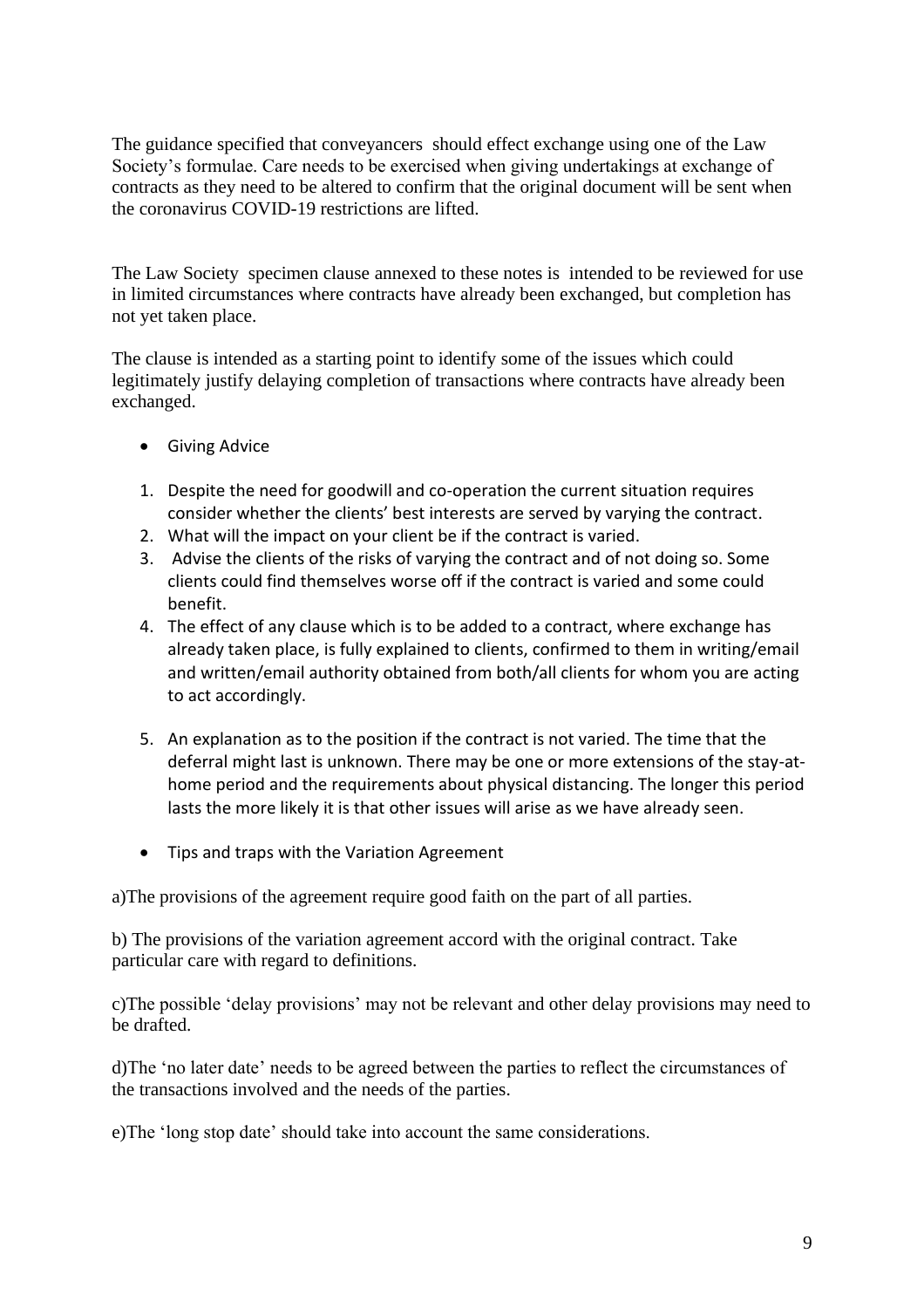f) The Guidance highlights that clause 3 could be problematical as to whether a Delay Event has occurred. The problem could be alleviated by a provision 'PROVIDED THAT if the parties, acting reasonably, do not agree that the Delay Event has ceased to apply, then the completion date shall be the date thirty (30) working days after the date on which the Regulations are withdrawn or otherwise cease to apply', depending on the requirements of the individual transaction. Alternatively some sort of ADR provision could resolve the issue.

This clause is not a 'one size fits all clause' and requires variation to meet the needs of the clients and the circumstances.

g)Where the transaction is part of a chain it is essential that a common clause is used throughout. If this is not the case the potential for different provisions imposing completion dates and less obviously the contracts could permit different reasons for rescission. This point creates a significant practical issue namely how you will know what clauses the other parts of the chain are using and how you will know if these are varied before exchange of the variation agreement.

h)Both the original contract and the variation agreement need to be considered where it is necessary to serve a notice on the other contractual party. Where email is to be used to serve notices pursuant to any variation then consider reviewing your existing contract to assess whether this is permissible or not under the standard or special conditions and, if not, agree a variation limited to this.

i)The guidance highlights If you intend to use email to obtain authority to sign on your client's behalf – there are legal constraints here and you will need to consider this carefully.

j)Be careful to ensure if there is to be an exchange of the variation agreement that the position with regard to the dispatch of the contract to the other side on exchange. Note -

Where there are chains that involve properties in Wales or transactions that involve properties with boundaries that cross England and Wales you may consider whether or not any of the defined or rescission events differ according to the regulations operating at the time the client is looking to enter into the variation agreement.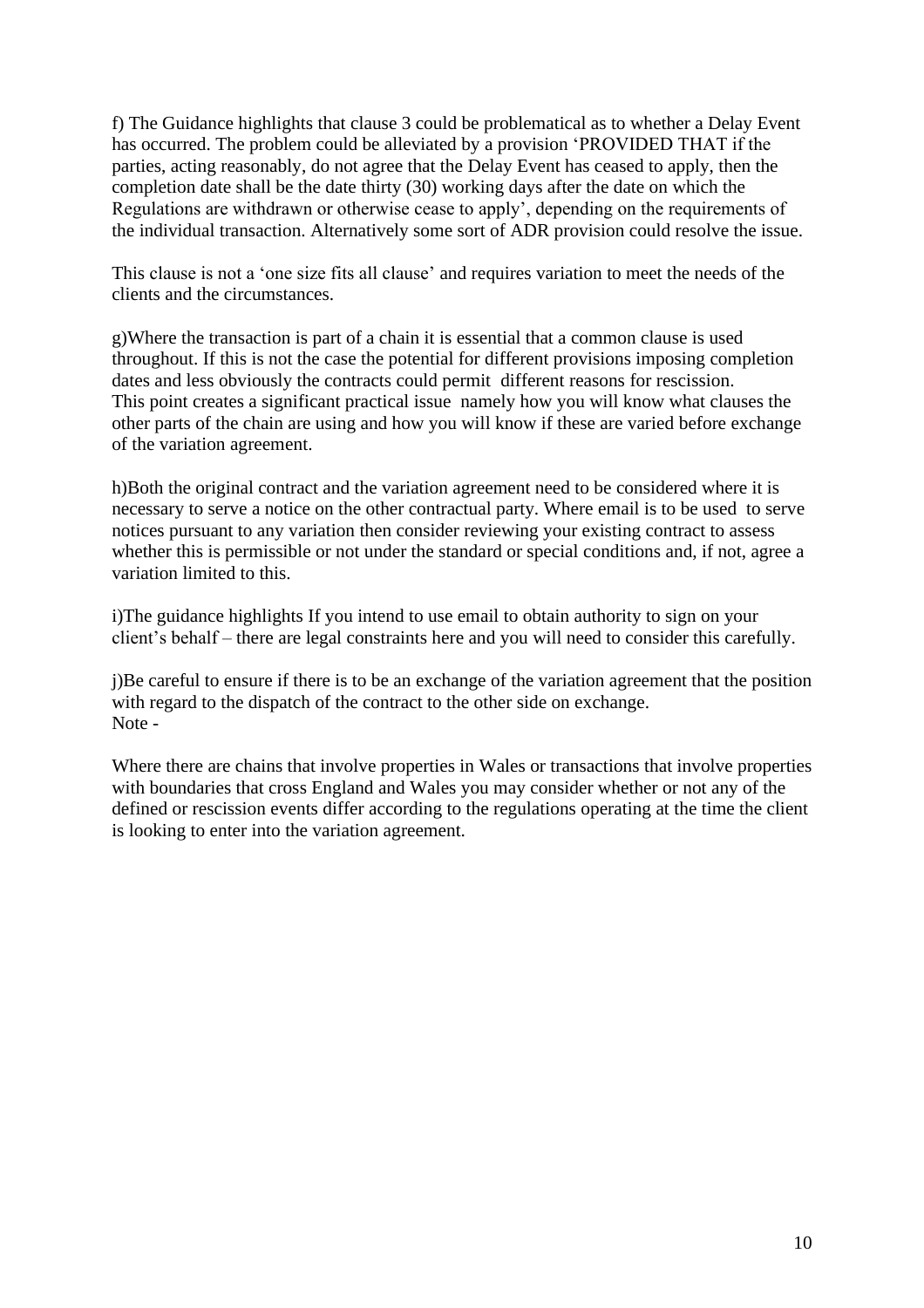### **5. Delayed Completion**

#### 5.1 The Normal Contractual Position

Assuming a variation agreement has not been entered into the normal contractual position needs to be re-examined.

• The Standard Conditions of Sale (5 edition 2018 Revision) (SCS)

Either buyers or sellers who do not complete on the contractual 'completion date' may be liable to pay compensation. (SCS 7.2)

As you will recall If the contractual completion date has passed and completion has not taken place the party who is 'ready, able and willing' to complete can serve a notice to complete on the other, requiring completion to take place by a certain date (SCS 6.8) and failure to comply when served on a buyer can result in loss of their deposit. (SCS 7.4)

Of course to avoid the consequences arising under SCS the parties are encouraged to make alternate arrangements with each other on the basis that no-one is at fault but an external event beyond the control of the buyer and seller is preventing completion taking place on the date originally agreed.

Government guidelines encourage that the parties approach this process in a spirit of good faith.

Despite the unusual circumstances generated by the lockdown and the Government guidance clients whether buyers or sellers should be informed about all their options and the consequences.

Where the situation creates an innocent and defaulting party the conveyancers should advise buyers and sellers to consider rescission of the contract and of course explain the consequences of doing this.

The rationale of rescission is that both parties would be put back largely in the position that they were in before contracts were exchanged. As for the deposit this should mean the the deposit monies would be returned in full and neither party would have any claim against the other.

When a contract for the sale of property falls through, the normal expectation is that where the fault lies with the buyer, the deposit paid on exchange of contracts will be forfeited. It must be appreciated that the Court has a discretion as to what to do and the position is not that clear.

To try and determine what the approach of the Court will be. In the late 1970's the Court declared that the jurisdiction of Section 49(2) is "one to be exercised where the justice of the case requires". The word "justice" was interpreted in a very wide sense, indicating that repayment must be ordered in any circumstances which makes this the fairest course between the parties. A case which highlights the wide jurisdiction of the courts is Universal Corporation v Five Ways Properties Limited [1979] 1 ALL ER 553 where Lord Justice Buckley said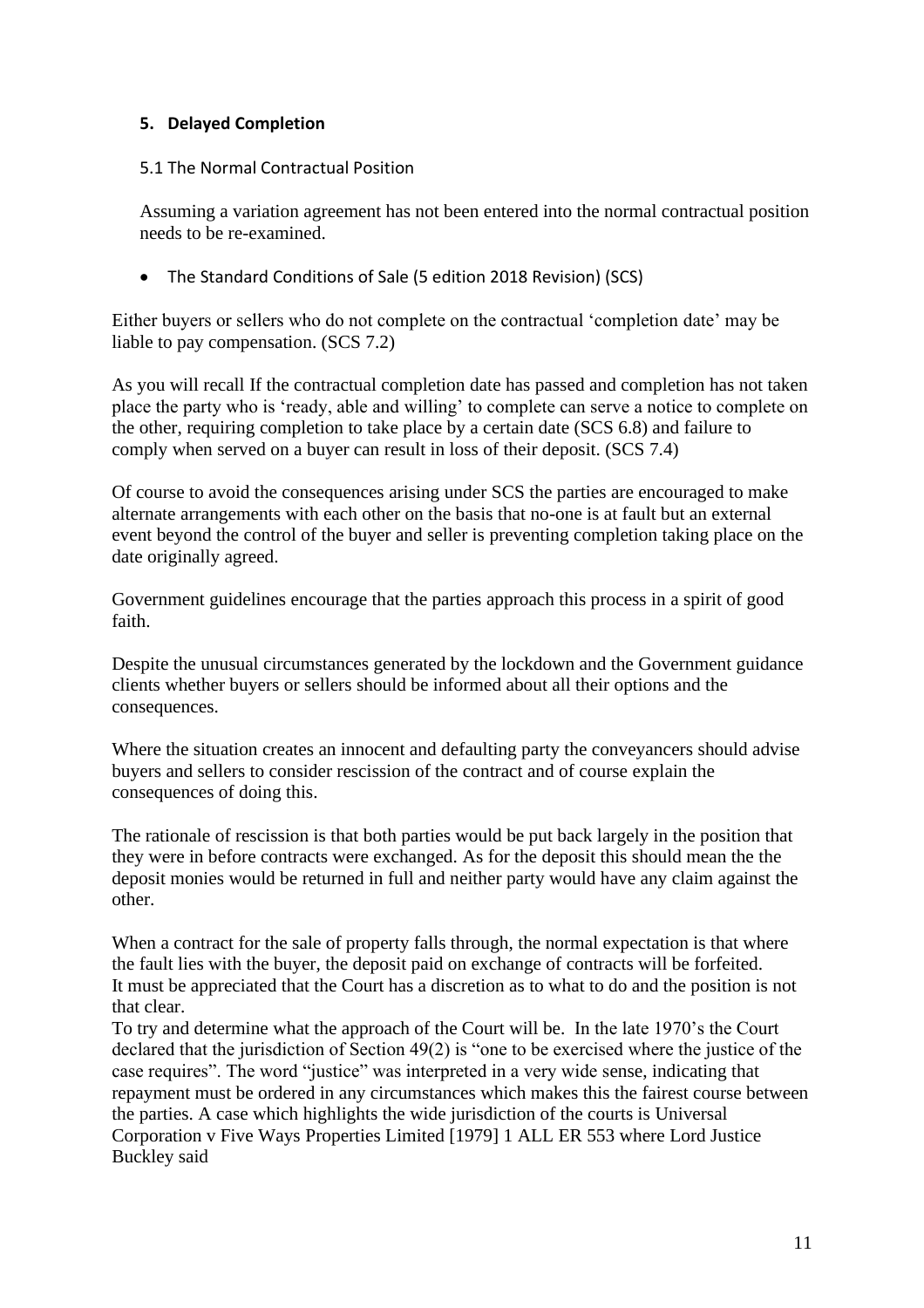'a discretion which must, of course, be exercised judicially, and with regard to all relevant considerations, including the very important consideration of the terms of the contract into which the parties have chosen to enter . . . the jurisdiction is one to be exercised where the justice of case requires. In this connection I take the word 'justice' to be used in a wide sense, indicating that repayment must be ordered in any circumstances which make this the fairest course between the two parties.'

The 1980s saw several decisions indicating that in circumstances where a seller was able to resell at a profit the fairest course was to order repayment. However, in 2001 the case of Omar v El-Wakil [2001] All ER 131 which brought about a significant change of position.

In this case the Court of Appeal applied what has later been described as "a slightly stricter" approach. The importance of attaching certainty to the consequences of paying a deposit was recognised and, in a victory for sellers, it was held that if a buyer pays a deposit he is likely to lose it if he does not fulfil the contract; that should be the starting point. Indeed, the Court even went so far as to state that the circumstances which make it appropriate for the Court to exercise its discretion to return the deposit to the buyer must be exceptional. In Omar the deposit was not 10% but 31% and it was acknowledged by the Court that the property might be re-sold for a profit; yet the Court still did not order repayment.

The next case to examine is Tennero Limited v Majorarch Limited [2003 EWHC 2601]. In this case, the Court was asked to determine whether the deposits paid on three related transactions, the sale and purchase of three luxurious flats, should be returned. In a departure from the Omar case, the Court held on this occasion that if special circumstances are needed to justify the return of a deposit where the buyer is in breach of contract, the fact that the seller has or would be able to resell the property elsewhere for a profit would constitute such special circumstances. The Court was so persuaded by the valuation evidence available at the hearing that it concluded that the deposits on the two flats which were clearly capable of resale at a profit were in principle repayable notwithstanding the buyer's default. Conversely, the seller was entitled to retain the deposit for the remaining flat for which the valuation evidence demonstrated that the sale price had declined. The message from the Court following Tennero was therefore that the resale value of a property is a highly persuasive factor in determining the Court's discretion whether to allow a deposit to be forfeited. Understandably, practitioners could have been forgiven for assuming as a result of this case that where a profitable re-sale had occurred or was likely, the deposit would in all likelihood have to be returned irrespective of the buyer's default. The extent of that discretion was tested in the case of Midill (97PL) Limited v Park Lane Estates Limited & Anor [2008] EWHC 18 (Ch).

In this case on Christmas Eve 2005, the Claimant ("Midill") agreed to pay the Second Defendant ("Gomba") £4,000,000 for all the shares in the First Defendant ("Park Lane") a company whose only asset was a commercial property in London. The price was to be paid in tranches including a 10% deposit upon execution of the agreement. Subsequently Midill was unable to complete notwithstanding service of a Notice to Complete. Thereafter Gomba sought to rescind the agreement and the property was subsequently sold by Park Lane to an unconnected company for a sum in excess of the original purchase price agreed.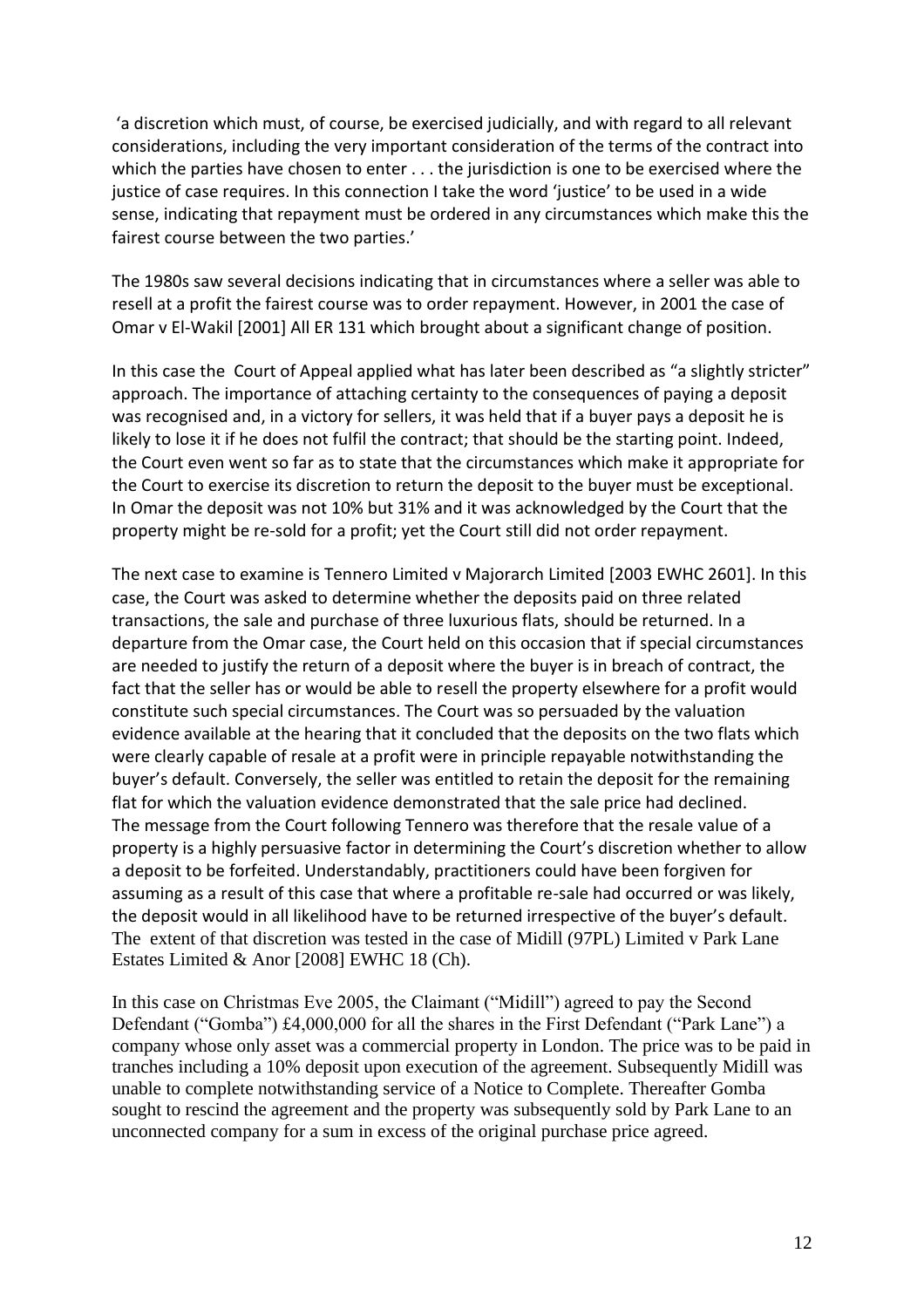Part of the dispute before the Court was to determine whether Gomba was entitled to forfeit the deposit paid by Midill upon exchange irrespective of the profit which had been achieved as a result of the subsequent sale of the property to an alternative third party.

The law on this issue is contained in Section 49(2) of the Law of Property Act 1925 which states:

"Where the Court refuses to grant specific performance of a contract, or in any action for the return of a deposit, the Court may, if it thinks fit, order the repayment of any deposit". This provision gives the Court an unqualified discretion to order the return of a deposit even if the buyer has failed to complete the purchase following service of a Notice to Complete.

Midill argued that the circumstances of its case fitted fairly and squarely within the principles enunciated by the Court in Tennero. The seller had resold the property elsewhere for a profit and therefore the deposit should be returned. However, the Court rejected that argument. In a departure from Tennero the Court did not order repayment of the deposit notwithstanding the fact that the seller had made a profit on a subsequent sale to an alternative buyer. The Judge's view was that if the position were otherwise and the liability to repay a deposit were to depend upon some future sale price, there would be considerable uncertainty.

The above is precisely what the notion of a fixed deposit was intended to avoid. The Court was also influenced by the fact that the parties were sophisticated professionals and therefore well aware of the risks involved in failing to complete a deal, although that fact would equally have applied to the parties in Tennero.

In Midill it was suggested by the Court that the parties could have expressly provided, in the contract, had they so wished, for the liability to repay the deposit in the event of a default to depend upon the outcome of a subsequent resale. However, it is probably unlikely from a seller's perspective that this would be an acceptable point of negotiation.

A question that has been posed is whether the seller can exclude the ability of the buyer to invoke Section 49(2) altogether. The case of Aribisala v St James Homes (Grosvenor Doc) Limited  $14<sup>th</sup>$  March 2008.

In July 2006, contracts were exchanged for the sale of two leasehold properties for a purchase price of £2.16m. A 10% deposit was paid on exchange. The contract stipulated that "Section 49(2) of the Law of Property Act 1925 shall not apply". The buyer failed to complete and a Notice to Complete was served. The deposit was thereafter forfeited and a claim for repayment instigated. The seller sought to rely on the contractual exclusion of section 49(2) to defend the claim. The Court faced with this situation firmly held that a provision excluding the Court's ability to exercise its discretion was effectively an attempt to remove the jurisdiction of the Court which was void on the grounds of public policy. Accordingly the provision in the sale contract was of no effect and could not exclude the buyer's right to apply to Court for relief.

Another case worth exploring this issue is Hardy v Griffiths [2014] EWHC 3947 (Ch) In this case the Defendants entered into a contract on 1 April 2011 to buy Laughton Manor in East Sussex from the claimants. The price was £3.6 million and an initial deposit of £150,000 was paid on exchange with the balance of the 10% deposit, £210,000, becoming payable on service of a notice to complete the purchase.

Despite the house being built in the mid 19th century and being a substantial country residence, the Griffiths proceeded without obtaining any survey. They relied on their own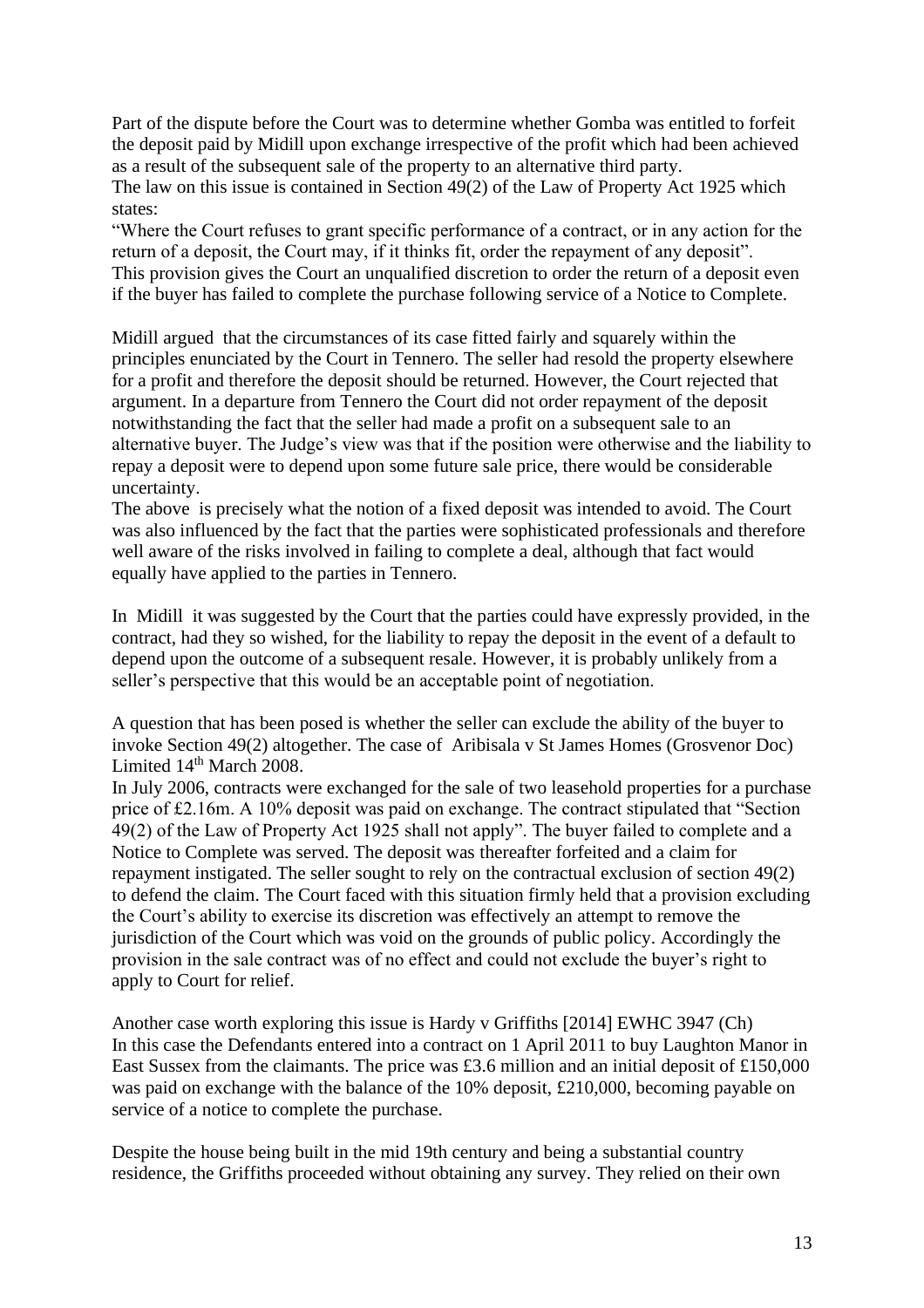visits to the house and, so they claimed, what they were told by the sellers. The sellers had bought the house in 2006 without a survey and had substantially renovated it, including dealing with areas of damp.

In answer to the Enquiries before Contract relating to damp, the sellers stated they were not aware of any issues but pointed out that this was an old house and they could give no warranty as to its condition.

The Griffiths were in some difficulty in completing on time and agreed to pay a further £35,000 for additional time to complete but they never did complete. On 30 April 2012, the vendors served notice to complete but, relying on their surveyor's inspection of the house on 3 May 2012, the Griffiths sought to pull out. Their surveyor had noted rising and penetrating dampness and local wet and dry rot.

The Griffiths alleged misrepresentation by the sellers but not only was the Court satisfied there had been none but it could find no evidence that the Griffiths had ever seen the Replies to Enquiries or relied upon what the vendors had said. The Court was satisfied that the dampness seen by the Griffiths' surveyor over a year after exchange of contracts was either new or would not have been evident to the sellers at the time of exchange of contracts.

The Court held that the Griffiths, like any other buyer were subject to the rule of caveat emptor (buyer beware). It was for them to satisfy themselves as to the state of the property and, like any purchaser, they should have obtained a survey before committing themselves to the purchase, not afterwards.

The Court also held that the Griffiths could not seek to rely upon what they claimed the sellers had told them verbally about the damp and about some additional land being included in the sale. The Contract limited any reliance to just representations made by or through their solicitors. The Court was satisfied that the Griffiths were not misled in any way. Finally, the Court confirmed that both a deposit paid up front, and a balance payable at a later date, stand to be forfeited or paid if the purchaser wrongly fails to complete. And there was nothing exceptional in this case to relieve the Griffiths from losing their deposits even though the sellers had re-sold the property a year later for the same price, £3.6 million. Accordingly, including the additional £35,000 payable for the time extension, the Griffiths lost £395,000 on this purchase and, of course, have to pay the costs of the Court proceedings.

A word of caution is required when a deposit is paid that is greater than 10 per cent. The starting point here is the case of Workers Trust & Merchant Bank Ltd v Dojap Investments Ltd [1993] 2WLR 702 which is a Privy Council decision where a deposit of 25% of the purchase price was paid. The Privy Council ordered the return of the deposit paid by the buyer despite the buyer being the defaulting party. The thinking was that this deposit was a penalty.

Clarification on this point was obtained in the case of Cavendish Square Holding BV v Talal El Makdessi [2015] UKSC 67 where the Supreme Court explained - " The true test is whether the impugned provision is a secondary obligation which imposes a detriment on the contract breaker out of all proportion to any legitimate interest of the innocent party in the enforcement of the primary obligation. The innocent party can have no proper interest in simply punishing the defaulter . His interest is in performance or in some appropriate alternative to performance.

It follows that a deposit paid of greater than 10% can be challenged as a penalty unless there is evidence at the date of contract the parties had a valid reason to agree a higher sum. Case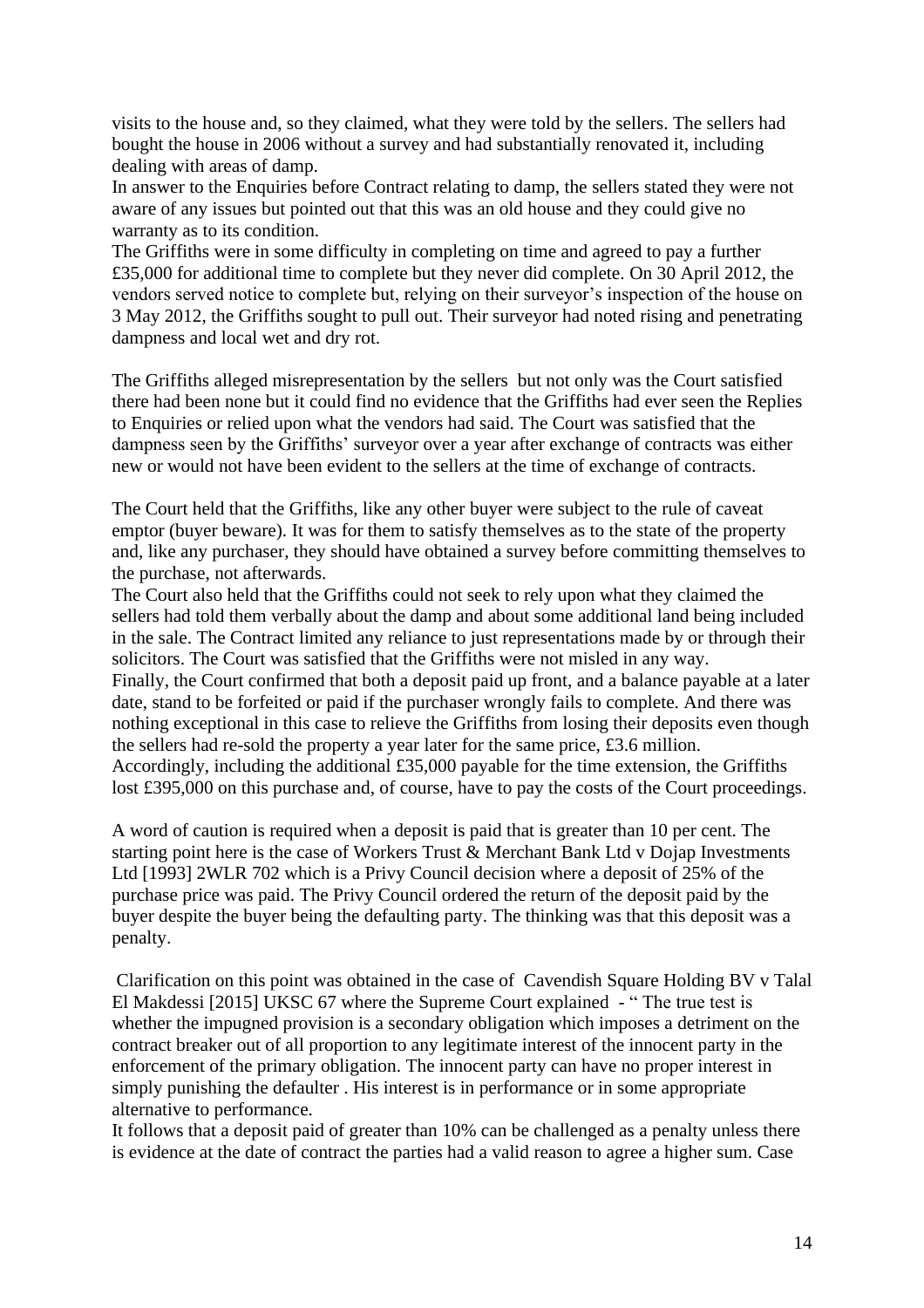law suggests if the payment is deemed a penalty a defaulting buyer may be able to reclaim the entire deposit not just the excess above 10%.

## 5.2 **Deferred Completion**

As we have seen if one or both parties still wish to proceed a variation to the contract will be required so that the completion date is deferred to a time when it is possible and safe to proceed. The purpose of the variation agreement is to propose a framework for this situation where completion cannot take place because of some aspect of the impact of coronavirus and the parties do not wish to rescind the agreement.

Formal or informal bridging finance may be possible to enable transactions to proceed. If a buyer has friends, family or other "angel" investors who are willing to help out and cover the period until the buyer is able to source/obtain the funds, that is of course the ideal solution but rarely seen in practice. Such a facility generates a number of problems including risk for the investor/lender, vulnerability for the borrower(s) and of course a need for caution to be exercised by the conveyancer for the borrower(s).

As we have previously examined a solution is for the buyer to enter into negotiations with the seller and agree to extend the completion date, by way of a variation agreement, thereby giving the buyer more time to obtain the completion funds. It is not uncommon for a buyer to incentivise the seller by:

- increasing the purchase price;
- paying a premium to extend the completion date instantly and not when completion actually takes place;
- releasing the 10% deposit to the seller as agent so that the seller can use the deposit funds instantly, which could be helpful for the seller's cash flow purposes; or
- allowing the seller to charge interest, at the contractually agreed amount (usually 4% above the base rate), on the purchase price from the original contractual completion date until the date of actual completion.

An option or a position arising by default due to inactivity by a buyer occurs where a does nothing and waits to see if the seller rescinds the contract. If after the ten working day notice period expires the seller delays and does not rescind the contract, it could be considered a waiver of the notice to complete and then time no longer becomes of the essence in the contract relying upon the decision of Hakimzay Ltd v Robin Swailes [2015] EWHC B14 (Ch).

## 5.3 Notices to Complete

Standard Condition 6.8.2 and standard commercial property condition 9.8.2 provide that on service of a valid notice to complete completion must take place within 10 working days exclusive of the day of service.

To be valid a notice to complete must be served by a party that is ready willing and able to complete on the day of the notice and of course is ready to complete during the notice period.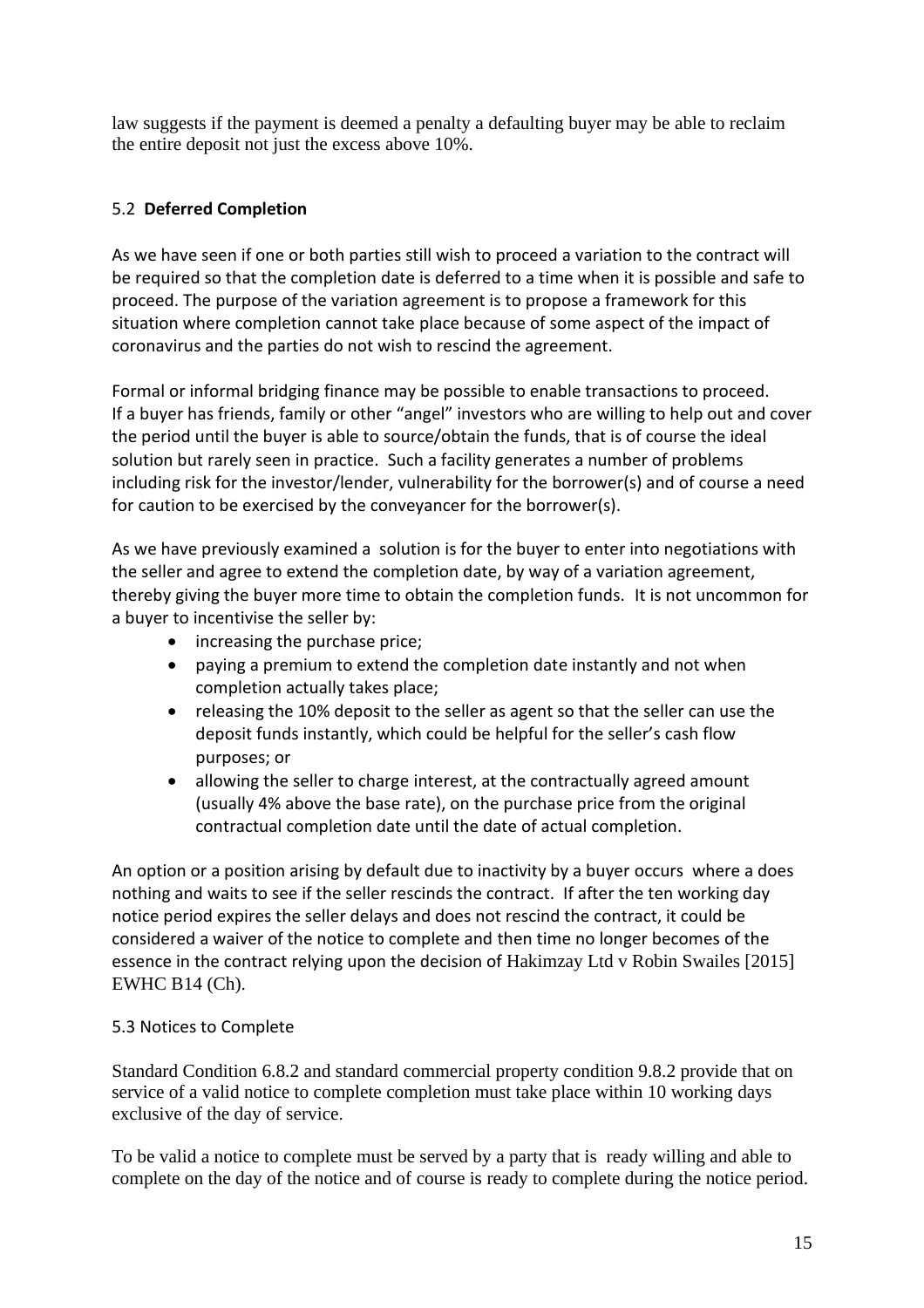A case which highlights that the serving of a Notice to complete makes time of the essence for both parties is Clarke Investments Limited v Pacific Technologies Ltd [2013]EWCA Civ 750 . In this case the buyer which served the Notice to Complete were not ready to complete on the date the Notice to Complete expired and was held to be in breach of contract and the seller was entitled to rescind. The Court held that the failure to provide a Completion Statement that accurately reflected all matters remaining to be settled (in the face of the Notice to complete) was not something that could or should prevent completion by tendering or paying over the correct sum due.

There are other matters that require attention –

- **a)** Waiver is possible with regard to a Notice to Complete and a second notice to complete can be served but it is not possible to extend an original Notice to Complete. As we have seen where the parties agree to extend the date for completion that agreement should comply with Section 2(1) of the Law of Property (Miscellaneous Provisions) Act 1989.
- b) Although it is possible for an estoppel to arise to prevent an action arising from a delayed completion. It would certainly be dangerous to rely on an estoppel as can be seen in the case of Northstar Land Ltd v Maitland Brooks and Jacqueline Brooks [2006] EWCA Civ 756. In this case on the day of completion the solicitor for the buyer suggested that completion be postponed for seven days. The seller's solicitor understandably advised he would take instructions and would revert back to the buyers solicitor but did not do so.
- c) The Northstar case also assists us in determining the attitude of the Court with regard to the concept of working days and completion. At first instance the trial Judge considered that a working day would end at 5.30pm or 6pm or a few minutes later. Of course the Standard Conditions of Sale 6.12 (residential) and Standard Commercial Condition 9.1.2 state that if the completion monies arrive after 2pm they are deemed to arrived on the next working day for the purposes of the seller being entitled to contractual interest

d) A failure by Party B to complete on the contractual completion date does not give rise to an automatic right for Party A to terminate the contract. The SCS (6.1.1) and SCPC (8.1.1) both state that in relation to completion, "time is not of the essence of the contract unless a notice to complete has been served". Where time is not of the essence in a contract, a failure to comply with an obligation by a specified date does not give rise to a right to terminate. To make time of the essence, if Party A is ready, willing and able to complete, then it should serve a notice to complete on Party B. The notice to complete will specify that completion must take place by a particular date (within 10 working days, excluding the day on which the notice is given, under SCPC 8.8.2 and SCS 6.8.2) and makes time of the essence in relation to that date.

There are a number of cases that can provide some guidance on the issues to be considered when considering serving a notice to complete or when one is served.

[Singh v Sardar Investments Ltd](http://www.bailii.org/cgi-bin/markup.cgi?doc=/ew/cases/EWCA/Civ/2002/1706.html) [2002] EWCA Civ 1706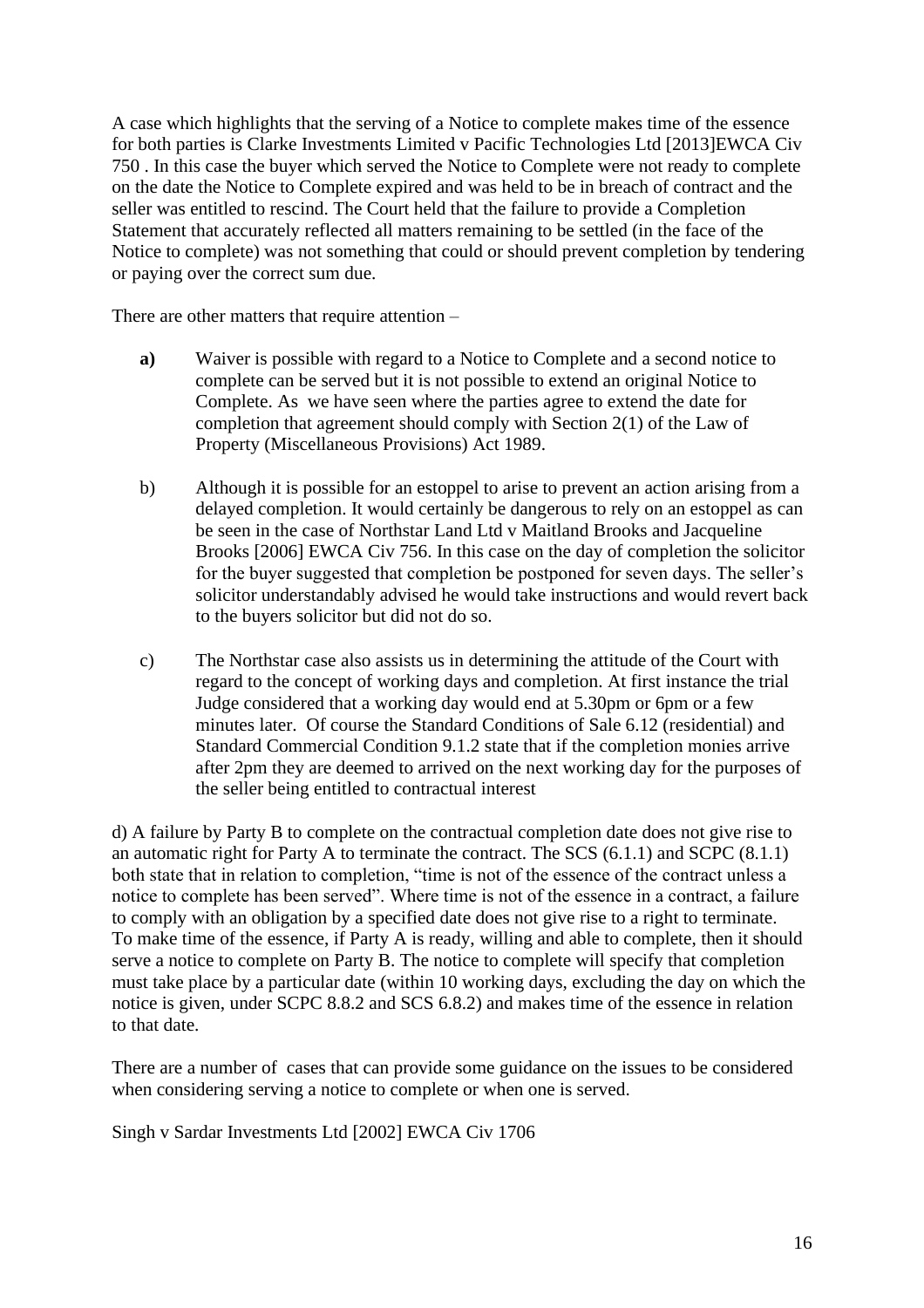As we have seen a buyer who serves a notice to complete, thereby making time of the essence for the completion, must be in a position to perform his own contractual obligations as at that date. Failure to do so amounts to a repudiation of the contract. The buyers did not have the purchase money at completion date..)

[Cantt Pak Ltd v Pak Southern China Property Investment Ltd](http://www.bailii.org/ew/cases/EWHC/Ch/2018/2564.html) [2018] EWHC 2564

A party serving a notice to complete need only be "ready, willing and able" at the time it gives the notice. There is no requirement for it to remain ready, willing and able throughout the notice period

### [Oakglade Investments Ltd v Dhand](http://www.bailii.org/ew/cases/EWCA/Civ/2012/286.html) [2012] EWCA Civ 286

Here the buyer agreed to buy three properties from the sellers at specified prices. The sellers alleged that the parties had orally agreed to increase the price of each property by £10,000. Completion did not take place on the contractual completion date and the sellers served notices to complete at the increased prices. The buyer did not respond. Each party alleged that the other was in repudiatory breach of contract. The buyer subsequently issued proceedings seeking the return of his deposit.

The trial Judge rejected the sellers' evidence of the alleged oral agreement, and consequently held that the notices were invalid on the basis that the sellers were not ready, willing and able to complete. Thus the sellers were in repudiatory beach of the agreement and the buyer was entitled to the return of his deposit. The sellers appealed.

In dismissing the appeal the Court of Appeal held the notices to complete were invalid, not only because the sellers were not ready, willing and able to complete, but also, more fundamentally, because the notices related to contracts different to those binding upon the buyer.

LJ Mummery clarified the position at paragraph 29:

"The focus of the question whether the notices to complete were valid must turn on the object and terms of those notices construed in their contractual setting. The notices required [the buyer] to complete contracts different from the contracts that he had in fact entered into with the [sellers]. That is because the prices that the [sellers] were requiring him to pay for the Properties according to the completion statements, which were followed by the notices, were different from the prices that he had in fact agreed to pay."

Before we leave Notices to Complete it is important to consider how a Notice to Complete should be served.

The National Conditions of Sale  $5<sup>th</sup>$  Edition specify –

- The Notice must be in writing  $(1.3.1)$
- Notice on a party's conveyancer is service on the party (1.3.2)
- The Notice is validly given or sent by fax, or by email to an email address for the intended recipient given in the contract (1.3.3)
- The Notice is given when it is received  $(1.3.4)$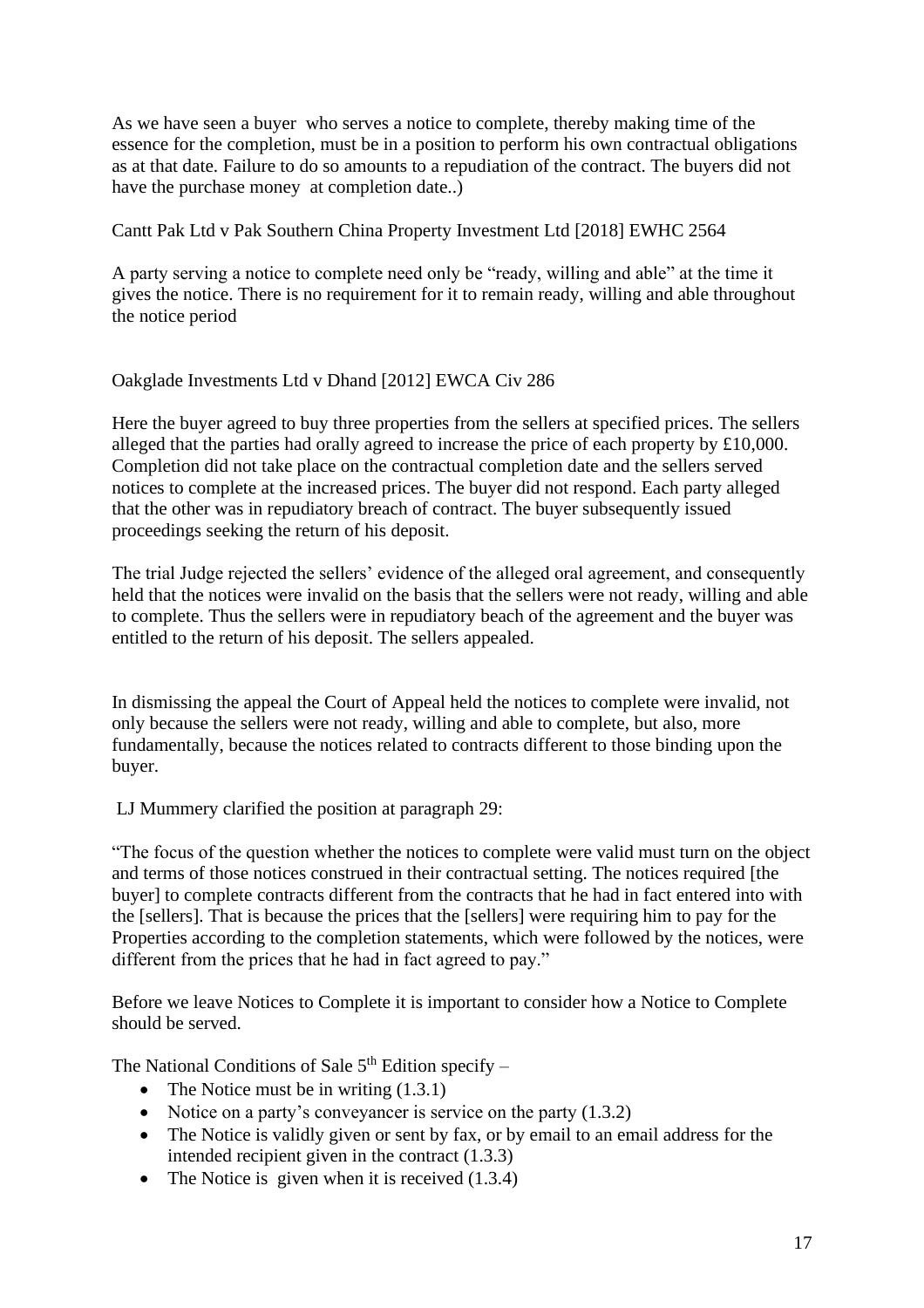- A Notice sent via DX is received when it is available for collection  $(1.3.5(a))$  and is treated as received before 4pm on the first working day after the day on which it would normally be available for collection by the addressee (1.3.7(c))
- A Notice received after 4pm on a working day or on a day which is not a working day is to be treated as received on the next working day 1.3.5(b)
- Where an automated response to a Notice sent by email is received saying the recipient is out of the office this is to be treated as proof that the Notice was not received.  $(1.3.5(c))$
- A Notice sent by first class post is treated as being received on the second working day after posting (1.3.7(a))
- A Notice sent by second class post is treated as being received on the third working day after posting (1.3.7(b))
- A Notice sent by fax is treated as being received one hour after dispatch (1.3.7(c))
- A Notice sent by email is treated as having been received before 4pm on the first working day after despatch.

Subject to the existence and content of the variation agreement put simply serve a Notice to Complete by fax for the fasted deemed service .

There are a number of important points to note –

- a. Where completion does not take place advise the client (the innocent party) of the availability of serving a notice to complete and the benefit of doing so .
- b. Take instructions from the client and explain the procedure in particular that the notice permits the defaulting party ten working days to effect completion
- c. There is no guarantee that the innocent seller will be entitled to retain the deposit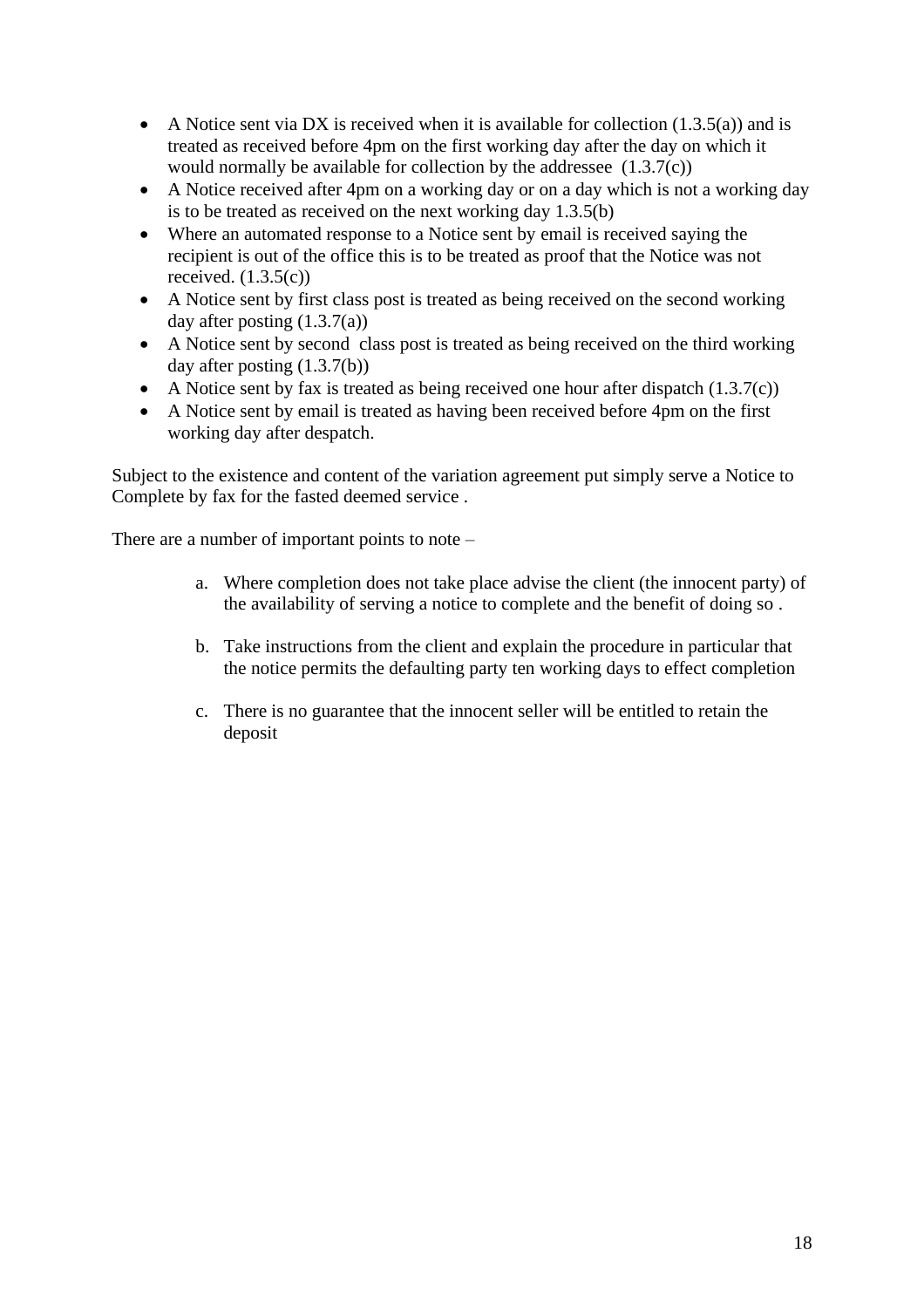## **6.Remedies**

- Sellers Remedies
- a)Specific Performance

When a buyer fails to complete a seller has a choice of accepting the buyer's repudiatory breach and treating the contract as repudiated or seeking an order for specific performance and or damages.

The choice will depend on the state of the market as if the market is strong the retention of the deposit and reselling the property would make sense. In the rare situation the buyer has the means to complete an order for specific performance should be advised. The major issue with specific performance is that it is an equitable remedy which is available at the discretion of the Court.

## b)Rescission

Condition 7.4 Standard Conditions states that if the buyer fails to complete the seller may rescind the contract, forfeit and retain the deposit and accrued interest, resell the property and claim damages.

• Buyers Remedies

The starting point when examining remedies for the buyer is to explore Standard Condition 7.1.1 which provides –

- (a) Where there is a material difference between the description or value of the property , or of any of the contents included in the contract , as represented and as it is , the buyer is entitled to damages.
- (b) An error or omission only entitles the buyer to rescind the contract :
	- (i) Where it results from fraud or recklessness,or
	- (ii) Where he would be obliged, to his prejudice , to accept property differing substantially (in quantity, quality or tenure ) from what the error or omission had led him to expect.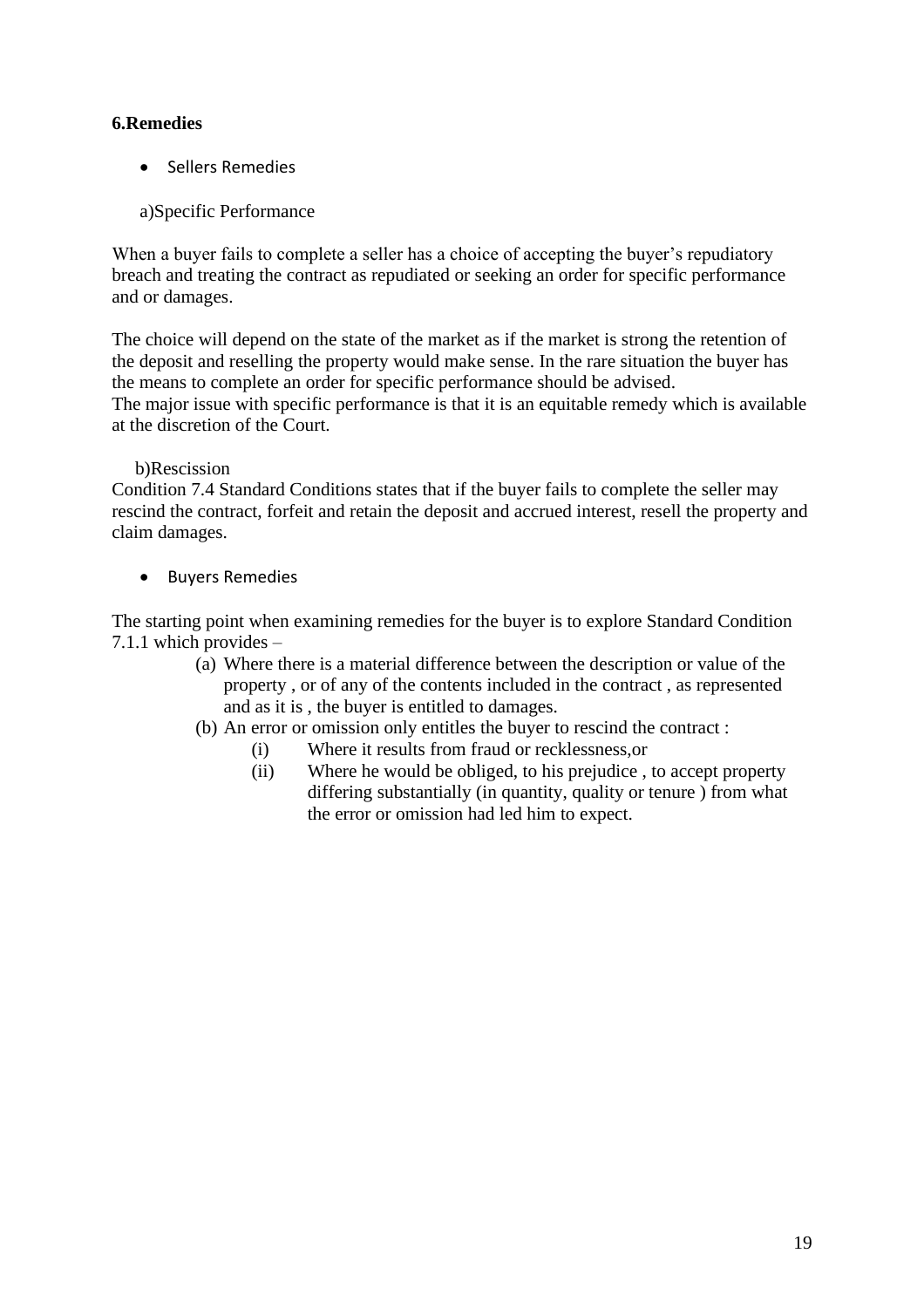## **7.Property Litigation**

The courts and tribunals are open for business .

There are a number of general issues for Residential Tenancies

- All possession hearings have been suspended for 90 days;
- new notices served with the object of obtaining possession will have an inbuilt delay of three months, thus delaying a landlord from obtaining possession;
- Possession proceedings: New PD51Z

By way of Practice Direction 51Z, the Master of Rolls has suspended all ongoing housing possession actions, so that no hearing can progress to a stage where an individual can be evicted. This applies to occupation in the private and public sector, including licenses and mortgagee cases. This has been put in place for an initial period of 90 days, up to the end of June 2020.

• Terminating Tenancies

Assured Tenancies, section 8 procedure*:*

The relevant provisions are section 81 and Schedule 29 of Coronavirus Act 2020. Landlords seeking to obtain possession of an assured tenancy for cause, have to first serve a notice under section 8 of the Housing Act 1988 on the tenant setting out the grounds relied on.

Previously, section 8, specified varying periods within which proceedings could be brought following the service of a section 8 notice, which depended on the particular ground relied on. Now, pursuant to Paragraph 6 of Schedule 29 of Coronavirus Act 2020, in all cases, proceedings cannot be commenced earlier than 3 months from the date the notice was served.

Although a uniform date seems a little unsuitable, particularly where the grounds for possession span non-payment of rent and anti-social behaviour cases, in practice, given the moratorium on possession hearings under the new PD 51Z, it will have no immediate impact on the recovery of possession.

Assured Tenancies, section 21 procedure:

Previously, pursuant to section 21 of the Housing Act 1988, an assured shorthold tenancy granted for a fixed term could be terminated on or after the expiry of the contractual term by giving not less than two months' notice in writing in the prescribed form. Now, pursuant to Paragraph 7 of Schedule 25 of Coronavirus Act 2020, landlords are required to give not less than three months' notice in writing.

It should be noted that nothing in the Act invalidates notices validly served prior to the commencement of the relevant period.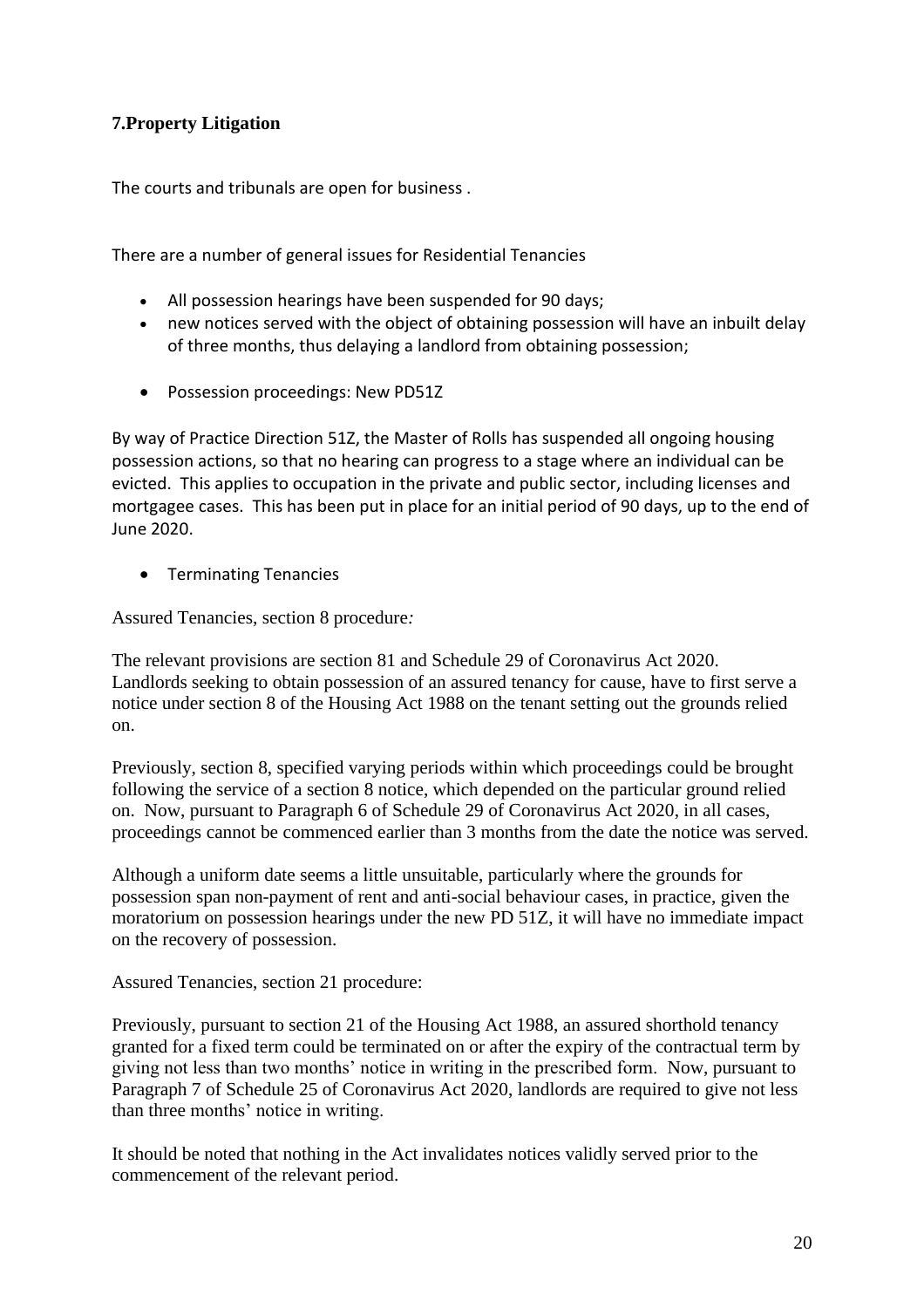#### Rent Act 1977 tenancies

The termination of a contractual tenancy under the Rent Act 1977 is brought about by the service of a notice to quit. Once the contractual term is brought to an end, a landlord can obtain possession by bringing possession proceedings and making out grounds. Section 5 of the Protection from Eviction Act 1977, prescribes that at least 4 weeks' notice needed to be given to terminate the contractual tenancy. Paragraph 2(1) of Schedule 29 of Coronavirus Act 2020 extends that period to 3 months, so that the earliest the contractual period can be brought to an end is 3 months from the date of the notice.

Further, until 30<sup>th</sup> September 2020, paragraph 2(3) of Coronavirus Act 2020 introduces a new notice that the landlord must serve before commencing proceedings. The landlord must serve a notice of intention to commence possession proceedings. In that notice, the landlord must set out the grounds that will be relied on and a date after which proceedings will be commenced, which must not be a date earlier than 3 months from the date of the notice.

### Secure Tenancies

Section 83 of the Housing Act 1985 prescribes the notice that the landlord must serve on secure tenants if it wants to terminate their tenancy on grounds. Paragraph 3(c) of Coronavirus Act 20 provides that when that notice inserts a date after which proceedings can be begun, it must give at least 3 months. Similar provision is made in respect of notices for possession sent in anti-social behaviour cases under s.83ZA of the 1985 Act, again at least 3 months must be provided for.

Flexible tenancies, Introductory tenancies, Demoted tenancies

In all these types of tenancy, schedule 29 of Coronavirus Act 2020 increases the prescribed period in the notices for stipulating when proceedings will be commenced from 2 months to 3 months.

Tenancy statutory requirements

The Coronavirus Act 2020 has not abrogated landlord's duties in respect of safety in the accommodation, nor the sanctions that can be imposed if they are not complied with. In particular, gas safety checks are not only mandatory, but if missed can impact on a landlord's ability to recover possession.